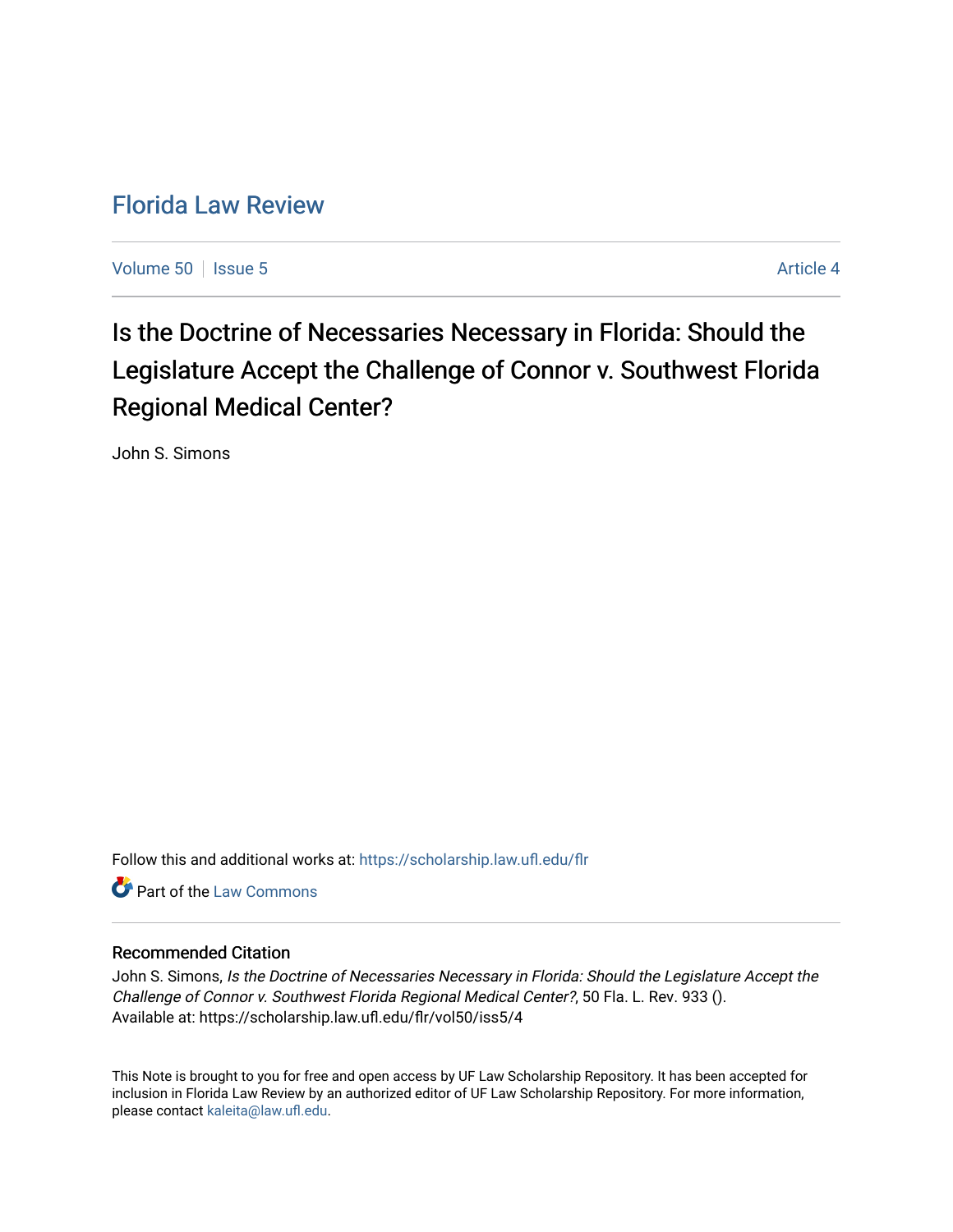# **NOTE**

# IS THE DOCTRINE OF NECESSARIES NECESSARY IN FLORIDA: SHOULD THE LEGISLATURE ACCEPT THE CHALLENGE OF *CONNOR V. SOUTHWEST FLORIDA REGIONAL MEDICAL CENTER?\**

# *John S. Simons\*\**

| T. |                                                                                                                                                                           |
|----|---------------------------------------------------------------------------------------------------------------------------------------------------------------------------|
| П. | C. Challenges to the Doctrine in Florida 940                                                                                                                              |
|    | III. THE LEGISLATURE'S OPTIONS  944<br>B. Enact the Doctrine with Joint<br>C. Enact the Doctrine and Apportion Liability  948<br>D. Necessary Limitations on the Doctrine |
|    |                                                                                                                                                                           |
|    |                                                                                                                                                                           |

\* *Editor's Note:* This Note received the Gertrude Brick Law Review Prize for the Outstanding Note written during the Spring 1998 Semester.

<sup>\*\*</sup> This Note is dedicated to my wife Lynn. I cannot adequately express how much I appreciate her help and support. This Note is also dedicated to my children Joshua and Abigail. Additionally, I would like to thank my father, Gary C. Simons, Esq., for suggesting this topic.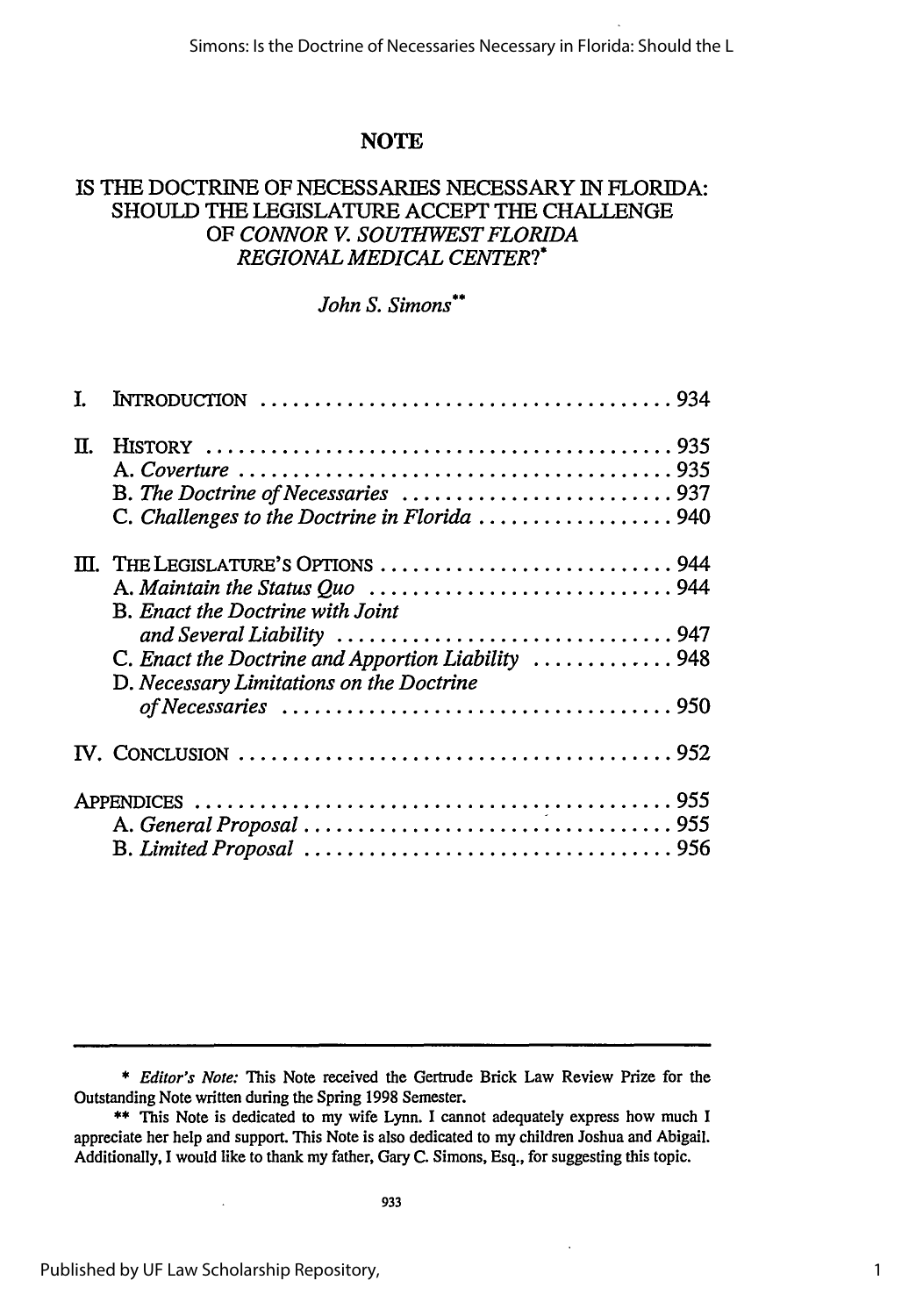**[Vol. so**

### **.** I. INTRODUCTION

At common law, a husband was obligated to support his wife.' In part this support was due to the fact that a married woman was limited in her ability to own property and enter into contracts.2 In an effort to protect women who were abandoned by their husbands, the courts developed the doctrine of necessaries.<sup>3</sup> Under this doctrine a husband was liable to those who provided necessary items and services to the wife, even though he had not contracted for them.4 The husband's liability under the doctrine of necessaries was based on the legal theories of restitution and quasi-contract.5 As time passed, theories of marriage changed, and women were accorded full rights to own property and execute contracts.<sup>6</sup> Despite these changes in the law, the doctrine of necessaries remained as a protection for wives who were dependent on their husbands.<sup>7</sup>

On December 21, 1995, the Supreme Court of Florida finally abrogated the common law doctrine of necessaries in Florida in *Connor v. Southwest Florida Regional Medical Center, Inc.8* The court found that the doctrine violated equal protection principles.<sup>9</sup> Rather than extend the doctrine to both genders, the court called on the legislature to decide if the doctrine of necessaries should remain the public policy of the state.<sup>10</sup> To date, the legislature has not responded to this call.<sup>11</sup>

1. See Mary Elizabeth Borja, Comment, *Functions of Womanhood: The Doctrine of Necessaries in Florida,* 47 U. MIAMI L. REV. 397,400-01 (1992).

- 2. *See id.*
- 3. *See id.* at 398.
- *4. See id.* at 401.
- *5.* See Bartrom v. Adjustment Bureau, Inc., 618 N.E.2d 1,4 (Ind. 1993).
- *6. See* Borja, *supra* note 1, at 401-02.
- *7. See id.* at 402.
- 8. 668 So. 2d 175, 177 (Fla. 1995).

9. *See id.* at 176-77. Equal protection is guaranteed by both the United States Constitution and the Florida Constitution. *See* U.S. CONST. amend. XIV, § 1; FLA. CONST. art. I, § 2.

10. *See Connor,* 668 So. 2d at 177. The court had previously called upon the legislature to consider whether the doctrine of necessaries should be extended to apply to both husbands and wives in *Shands Teaching Hospital & Clinics, Inc. v. Smith,* 497 So. 2d 644,646 (Fla. 1986). In *Shands,* the court noted that there was a potential equal protection infirmity in the common law doctrine of necessaries, but refused to consider that issue because the hospital that raised it lacked standing. *See id.* at 646 n.1.

11. In the past two regular legislative sessions, the legislature considered enacting versions of the doctrine of necessaries. During the 1996 regular session, bills in both houses of the legislature were introduced that stated: "The husband and wife are liable jointly and severally for any debts contracted by either, while living together, for necessary household supplies of food, clothing, and fuel, for medical care, and for shelter for themselves and family, and for the education of their minor children." H.R. 1211, 1996 Leg., Reg. Sess., § **1** (Fla.); S. 906, 1996 Leg., Reg. Sess., § 1 (Fla.). During the 1997 regular session, the House of Representatives considered a bill which provided that: "Hospital bills are considered family expenses in which the husband and wife,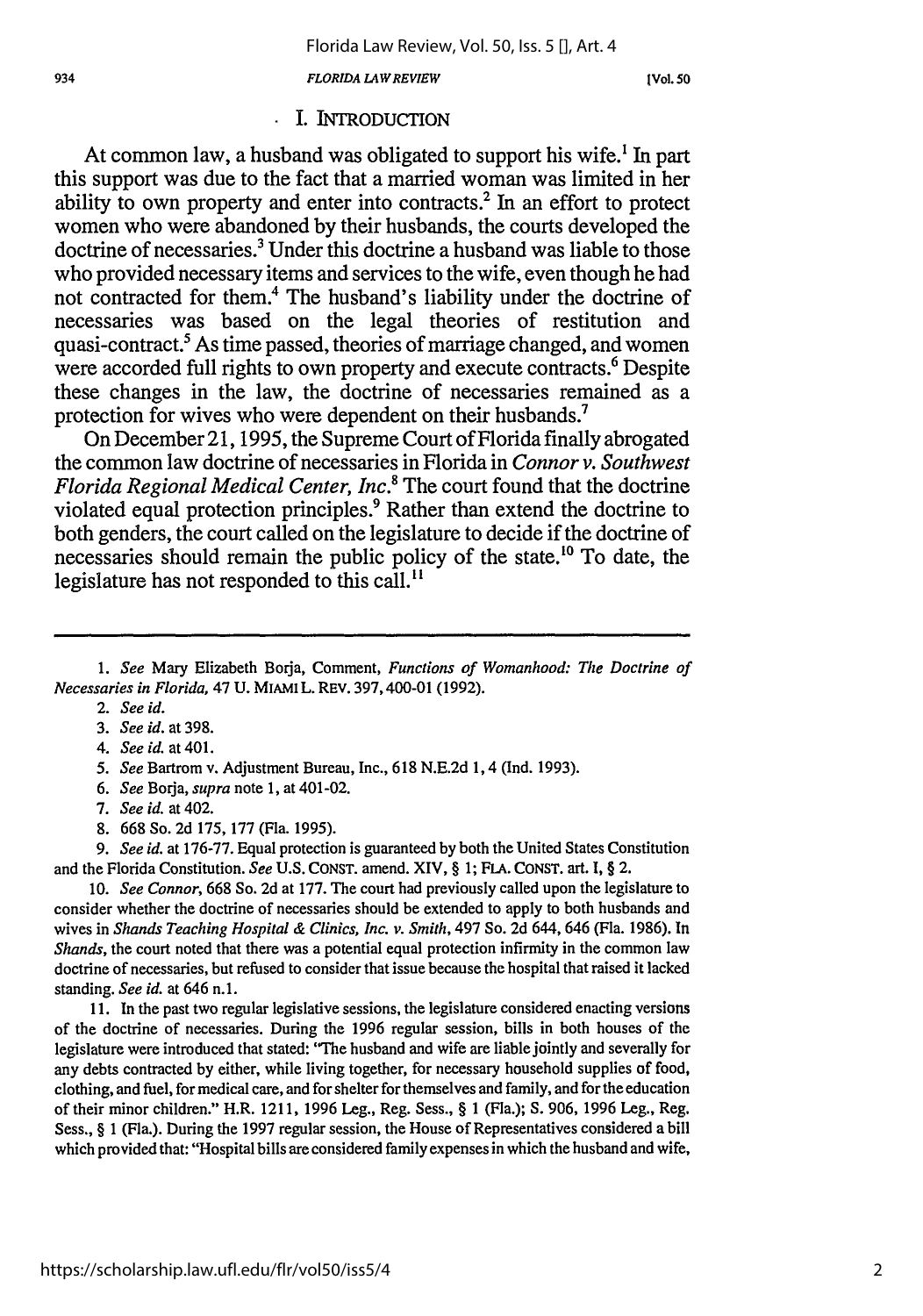935

The purpose of this Note is to analyze the significance of the doctrine of necessaries and determine if the legislature should enact law to replace the abrogated doctrine. To this end, Part **I** of this Note examines the history and development of the doctrine of necessaries, and the judicial conception of marriage. Part IH analyzes several of the choices that the legislature has in responding to the abrogation of the doctrine. Part IV concludes that the legislature should pass legislation that at least partially restores the doctrine of necessaries in Florida, with application to both genders. An appendix includes two proposals for legislation that are based on legislative and judicial response to this issue in other states.

## **1I.** HISTORY

### *A. Coverture*

The doctrine of necessaries owes its existence to the common law doctrine of coverture.<sup>12</sup> Under the doctrine of coverture, a woman lost many of her legal rights when she married.<sup>13</sup> A married woman was denied the capacity to own property, to contract, or to sue or be sued.<sup>14</sup> Her husband was allowed to exercise these rights on her behalf.<sup>15</sup> This legal disability placed a woman in a precarious position.<sup>16</sup> If her husband chose to abandon her, or not to purchase the things that she needed, she was

Id.

1998]

while living together, are jointly and severally liable for each other and their minor children." H.R. 349, 1997 Leg., Reg. Sess., § 12 (Fla.) (version dated Mar. 24, 1997). As of the beginning of the **1998** regular session, the bill is still being considered, but has been amended to remove the provision holding spouses jointly and severally liable for hospital bills. *See* H.R. 349, 1998 Leg., Reg. Sess. (Fla.) (version dated Feb. 2, 1998).

<sup>12.</sup> *See* Bartrom v. Adjustment Bureau, Inc., 618 N.E.2d 1, 3 (Ind. 1993); Note, *The Unnecessary Doctrine of Necessaries,* 82 MICH. L. REV. 1767, 1770-72 & 1772 n.13 (1984).

<sup>13.</sup> *See* Borja, *supra* note 1, at 398.

<sup>14.</sup> *See Bartrom,* 618 N.E.2d at 3.

*<sup>15.</sup> See* Marcus L. Moxley, Survey of Developments in North Carolina Law, 1987, *VII. FAMILY LAW:* North Carolina Baptist Hospitals, Inc. v. Harris: *North Carolina Adopts a Gender-NeutralApproach to the Doctrine of Necessaries,* 66 N.C.L. REV. 1241, 1243-44(1988).

<sup>16.</sup> *See Bartrom,* 618 N.E.2d at 3. The court considered the situation that coverture could impose upon a woman:

Even this arrangement, however, had drawbacks apparent to common law courts, not the least of which was the peril at which it placed wives whose husbands were disinclined to honor their support obligations. Imagine, for example, the plight of a gravely ill woman denied by law the ability to hire a doctor and married to a man who refused to do so for her. In time, the common law developed the doctrine of necessaries as a mechanism by which the duty of support could be enforced.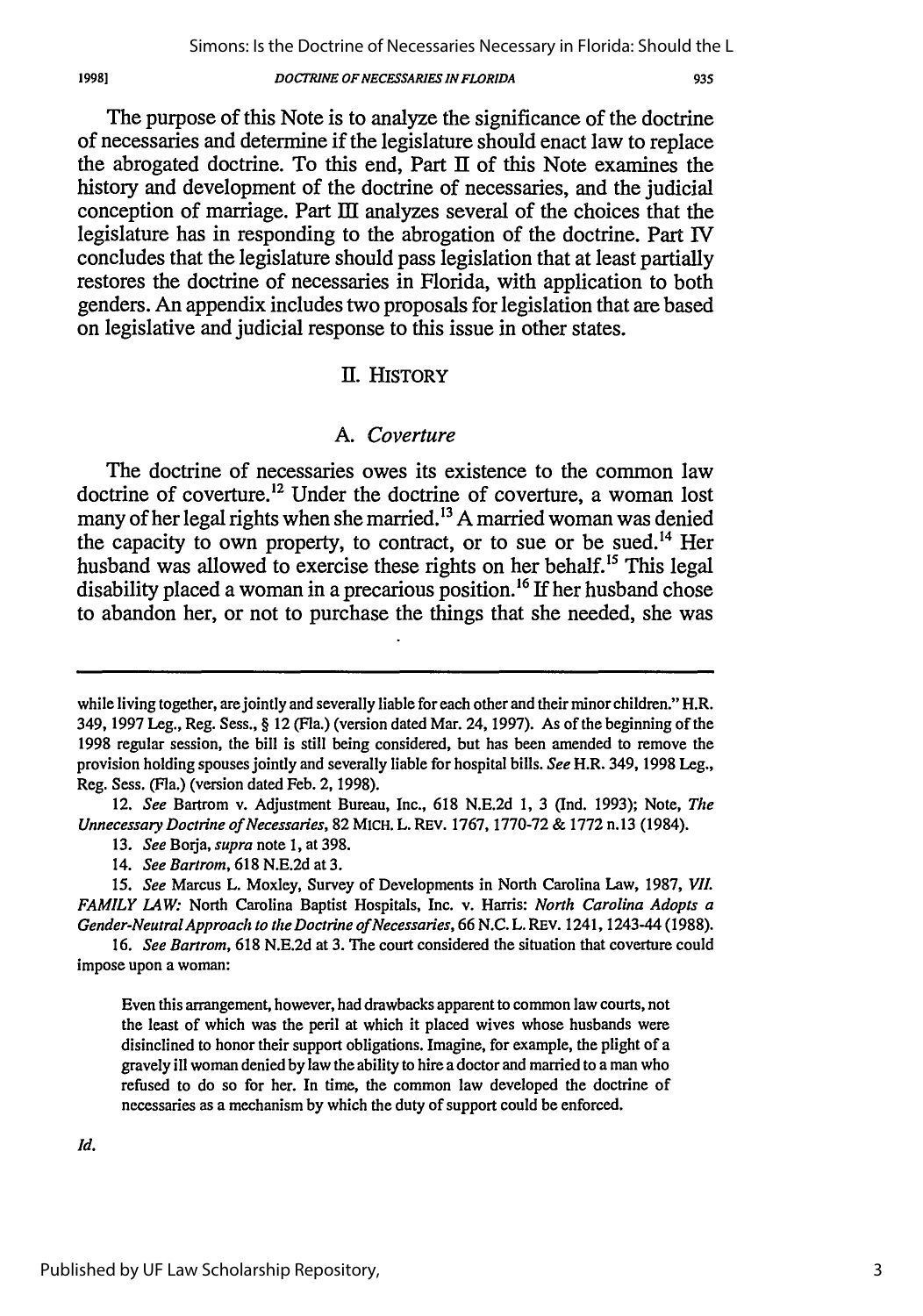helpless, or in legal terminology, necessitous.<sup>17</sup> The doctrine of coverture prevented the wife from suing her husband to compel him to fulfill his support obligation.<sup>18</sup>

Eventually, however, coverture did not reflect society's expectations of marriage, and states began to pass Married Women's Statutes.<sup>19</sup> These statutes enabled a married woman to own property, enter into contracts, and sue or be sued as though she were single.<sup>20</sup> These statutes, however, did not relieve a husband of his obligation to support his wife.<sup>21</sup> This was because of the fact that, in most households, the man was still the primary wage earner, and the wife continued to perform predominantly domestic chores.22

With coverture abolished by the Married Women's Statutes, a wife was afforded full legal rights.<sup>23</sup> These full rights are more appropriate in a society where most women work outside of the home, and are capable of earning significant incomes.<sup>24</sup> Due to increased equality in the marketplace, women bring more of their own property into marriage.<sup>25</sup> A husband no longer assumes all of his wife's legal rights.<sup>26</sup>

The courts have sought to find a way to characterize these changes in marriage. A wife can no longer be considered merely a husband's agent.

19. *See, e.g.,* FLA. **STAT.** § 708.08 (1997). The current Florida statute is derived from legislation initially passed in 1943. *See* 1943 Fla. Laws ch. 21932. Florida first abrogated the doctrine of coverture in the constitution of 1868. *See* **FLA.** CONST. art. IV, § 26 (1868); *see also* **FLA.** CONST. art. XI, § 1 (1885); **FLA.** CONST. art. X, § *5.*

20. *See, e.g.,* **FLA. STAT.** § 708.08(1) (1997). This statute provides in part:

Every married woman is empowered to take charge of and manage and control her separate property, to contract and to be contracted with, to sue and be sued, to sell, convey, transfer, mortgage, use, and pledge her real and personal property and to make, execute, and deliver instruments of every character without the joinder or consent of her husband in all respects as fully as if she were unmarried.

### *Id.*

21. *See, e.g.,* **FLA. STAT.** § 708.10(1) (1997).

22. *See* Borja, *supra* note 1, at 402.

23. *See* **FRA. STAT.** § 708.08 (1997); *See also* **FLA.** CONST.art. X., § 5 ('There shall be no distinction between married women and married men in the holding, control, disposition, or encumbering of their property, both real and personal. . . .").

24. *See* Manatee Convalescent Ctr., Inc. v. McDonald, 392 So. 2d 1356, 1358 (Fla. 2d DCA 1980), *overruled by* Shands Teaching Hosp. & Clinics, Inc. v. Smith, 497 So. 2d 644 (Fla. 1986).

25. *See id.*

26. *See id.* (citing Merchant's Hostess Serv., Inc. v. Cain, 9 So. 2d 373, 375 (Fla. 1942)).

<sup>17.</sup> *See id.*

**<sup>18.</sup>** *See id.* The doctrine of necessaries did not allow a woman to sue her husband. Rather, it enabled her to use her husband's credit to purchase those items and services that were necessary. *See id.* Creditors were then able to sue the husband under a theory of restitution or quasi-contract. *See id.* at 4.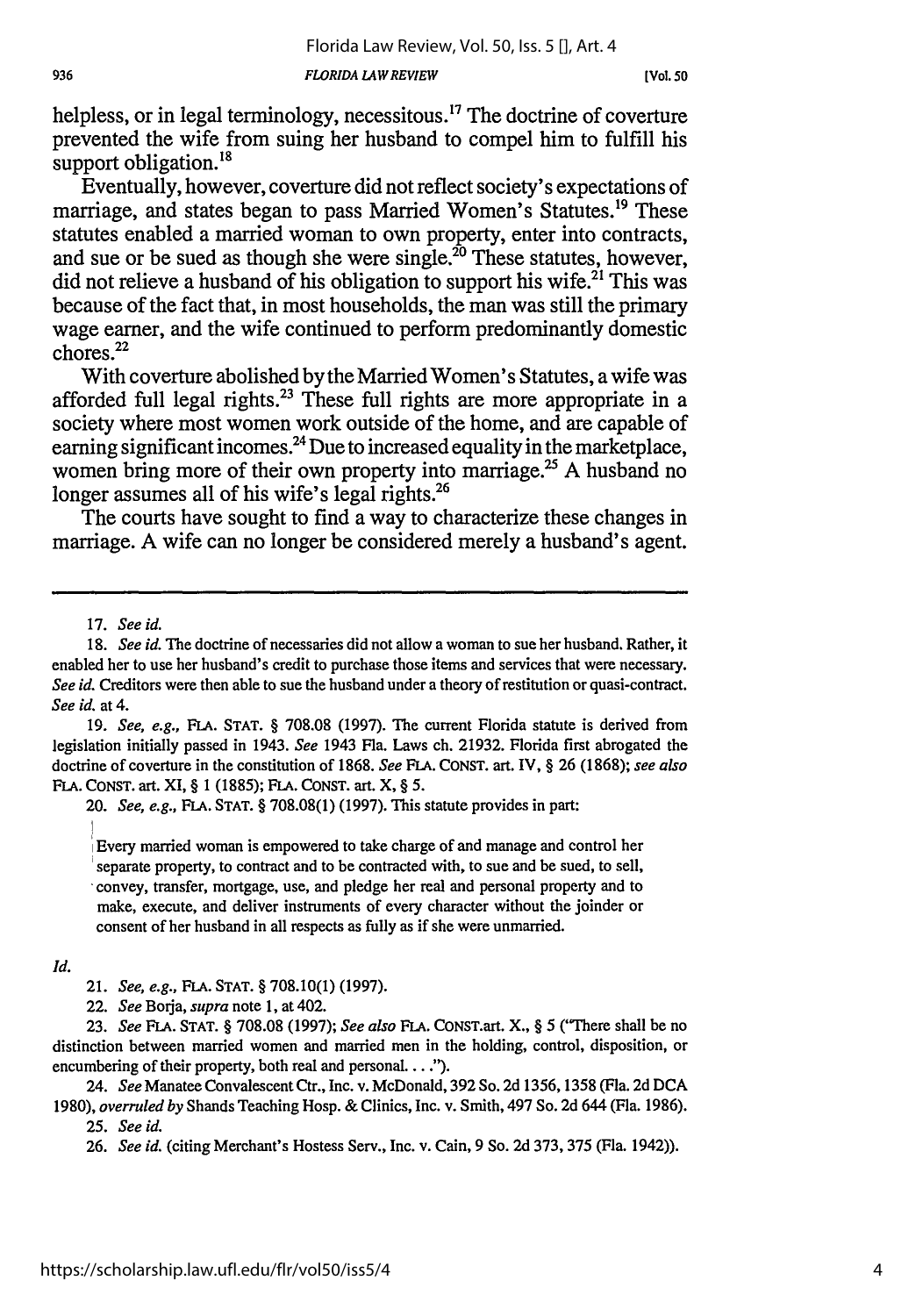Married women are able to act on their own behalf.<sup>27</sup> Although each spouse is able to act independently, married couples do tend to act together, and frequently combine their resources, consolidating into a single economic unit.<sup>28</sup> One approach taken by courts in the area of family law is to analogize marriages to partnerships.<sup>29</sup> For instance, when spouses are making an equitable distribution in the dissolution context, courts will divide assets in much the same way as business partners would.<sup>30</sup>

## *B. The Doctrine of Necessaries*

The common law doctrine of necessaries began its development in seventeenth century England.31 As it developed under coverture, the doctrine of necessaries was essentially a means for a wife to compel her husband to support her.<sup>32</sup> A married woman could purchase items and services that were necessary to maintain her on her husband's credit.<sup>33</sup> The creditors were able to bring an action against the husband for payment, even though he had never agreed to be held liable.<sup>34</sup> Liability was generally founded on restitution and quasi-contract theories, but when appropriate would also be based on agency principles.<sup>35</sup>

The doctrine of necessaries had several limitations.36 First, although the husband would only be held liable to pay for those items and services that were necessary, the definition of a necessary was somewhat broad.<sup>37</sup> Expectedly, food, clothing and shelter were considered necessaries.<sup>38</sup> Additionally, medical and dental services were necessaries.<sup>39</sup> Some courts

30. *See* Connor, 668 So. 2d at 179 (Overton, J., dissenting).

*31. See* HOMER H. CLARK, THE LAW OF DOMESTIC RELATIONS **IN** THE UNITED STATES § **6.3,** at 265 **&** n.1 **(2d** ed. 1988).

- 33. *See id.*
- 34. *See id.* at 3-4.
- *35. See* CLARK, *supra* note 31, § 6.3, at 265-66.

38. *See id.*

39. *See id.*

19981

<sup>27.</sup> *See* Bartrom v. Adjustment Bureau, Inc., 618 N.E. 2d 1,3 (Ind. 1993).

<sup>28.</sup> *See* Jersey Shore Med. Ctr.-Fitkin Hosp. v. Estate of Baum, 417 A.2d 1003, 1008, 1010 (N.J. 1980).

<sup>29.</sup> *See id.;* Connor v. Southwest Fla. Reg'l Med. Ctr., 668 So. 2d 175, 179 (Fla. 1995) (Overton, J., dissenting).

*<sup>32.</sup> See Bartrom,* 618 N.E.2d at 3.

<sup>36.</sup> *See, e.g.,* Davis v. Baxter CountyReg'l Hosp., 855 S.W.2d 303,305 (Ark. 1993) (stating that when a creditor furnished necessaries solely on the credit of the wife, the husband was not liable); Beers v. Public Health Trust, 468 So. 2d 995, 1001-02 (Fla. 3d **DCA** 1985) (Nesbitt, **J.,** dissenting) (stating that abandonment by spouse would prevent liability under the doctrine of necessaries); *Bartrom,* 618 N.E.2d at 6, 9 (stating that at common law, the doctrine of necessaries was limited to the husband's ability to pay and that marital misconduct ended both the duty to support, and liability under the doctrine of necessaries).

<sup>37.</sup> *See* Note, *The Unnecessary Doctrine of Necessaries, supra* note 12, at 1767 n.4.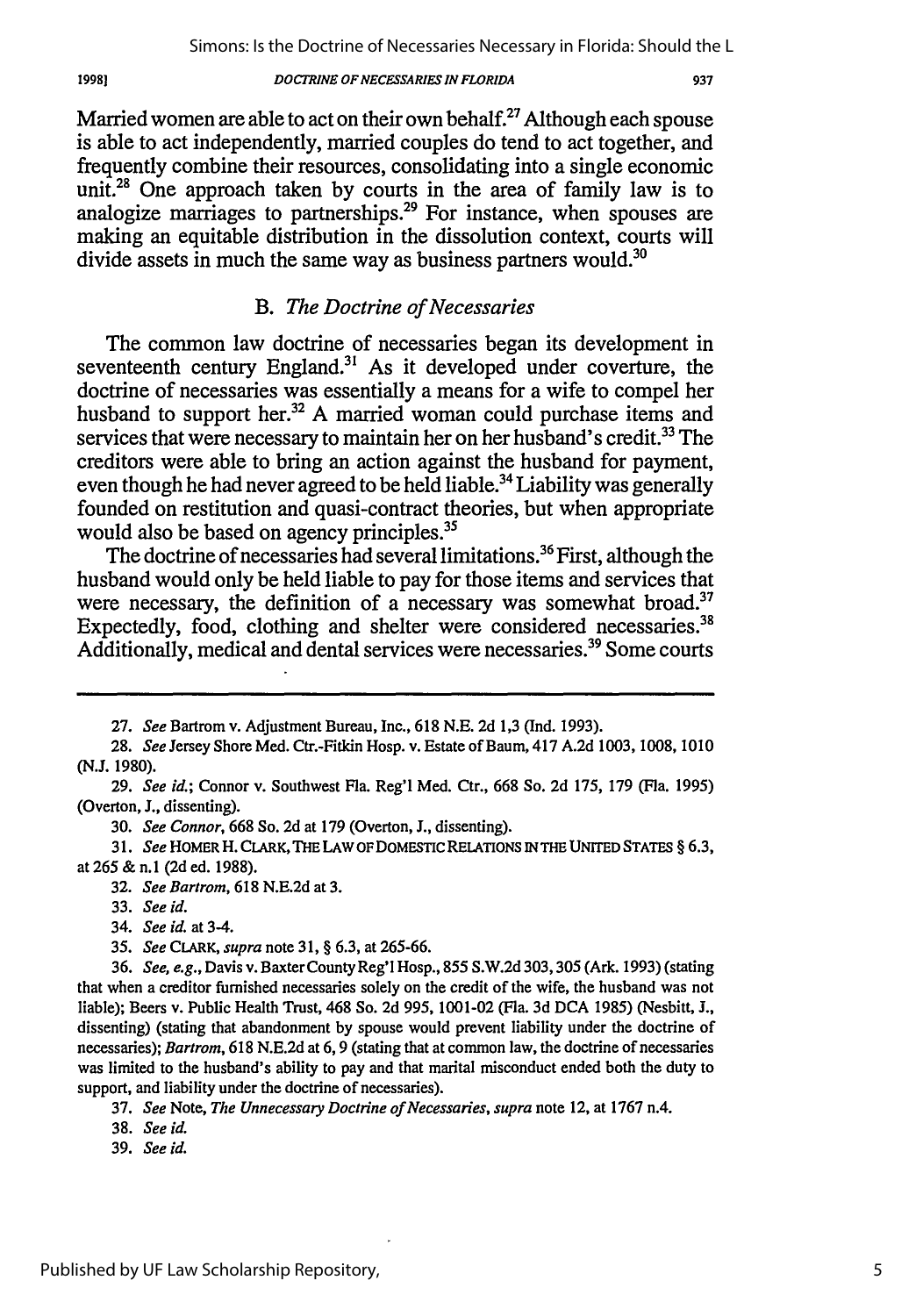were also willing to treat as a necessary those items needed to maintain the wife at her accustomed standard of living.<sup>40</sup>

The second limitation on the doctrine was that the wife had to make the purchases on her husband's credit.<sup>41</sup> If the creditor looked to the wife's own credit, then the husband would not be held liable for payment.<sup>42</sup> The creditor would be limited to his remedies against the wife.<sup>43</sup> The creditor carried the burden of showing that he had relied on the husband's credit.<sup>44</sup>

Additionally, the husband was not always held liable for the full amount of every expense, that could be classified as a necessary.<sup>45</sup> Instead, the husband would only be held liable to the extent of his ability to pay.<sup>46</sup> The husband would not be put into debt for his wife's extravagant purchases.47 One court held that where a wife was properly admitted to a poorhouse, the husband could not be held liable for necessaries provided to her.<sup>48</sup>

Another limitation on the doctrine involved a couple's separation when the wife was at fault.49 If a wife abandoned her husband, the husband would not be held liable for the purchase of necessaries after the abandonment.<sup>50</sup> Also, if the wife's scandalous behavior became notorious in the community, the husband could not be held to pay for her purchases.<sup>51</sup>

Even with the doctrine of coverture abolished, the doctrine of necessaries continues to be applied by many courts. $^{52}$  Courts are able to apply the doctrine in a manner that is consistent with the partnership view of marriage.53 Under a partnership view of marriage, the spouses have an obligation to maintain the marriage partnership.54 The doctrine of

- 45. *See* Bartrom v. Adjustment Bureau, Inc., 618 N.E.2d 1, 6 (Ind. 1993).
- 46. *See id.*
- 47. *See id.*
- 48. *See* Board of Comm'rs v. Hildebrand, **I** Ind. 555, 556 (1849).
- 49. *See Bartrom,* 618 N.E.2d at 9.
- *50. See id.*
- *51. See id.*

<sup>40.</sup> *See id.*

<sup>41.</sup> *See* Medical Bus. Assocs., Inc. v. Steiner, 588 N.Y.S.2d 890, 897 (App. Div. 1992).

<sup>42.</sup> *See* Runkel v. Southeast Palm Beach Hosp. Dist., 453 So. 2d 939, 940 (Fla. 4th DCA 1984).

<sup>43.</sup> *See id.*

<sup>44.</sup> *See id.* at 939.

<sup>52.</sup> *See, e.g., Bartrom,* 618 N.E.2d at 8; Jersey Shore Med. Ctr.-Fitkin Hosp. v. Estate of Baum,417 A.2d 1003, 1010 (N.J. 1980); LandmarkMed. Ctr. v. Gauthier, 635 A.2d 1145,1152-53 (R.I. 1994).

*<sup>53.</sup> See Jersey Shore,* 417 A.2d at 1008.

*<sup>54.</sup> See* Joan M. Krauskopf & Rhonda C. Thomas, *Partnership Marriage: The Solution to an Ineffective and Inequitable Law of Support,* 35 OHIO ST. L.J. *558,* 586-96 (1974) (concluding that a partnership model of marriage based on community property law would provide greater protection to spouses).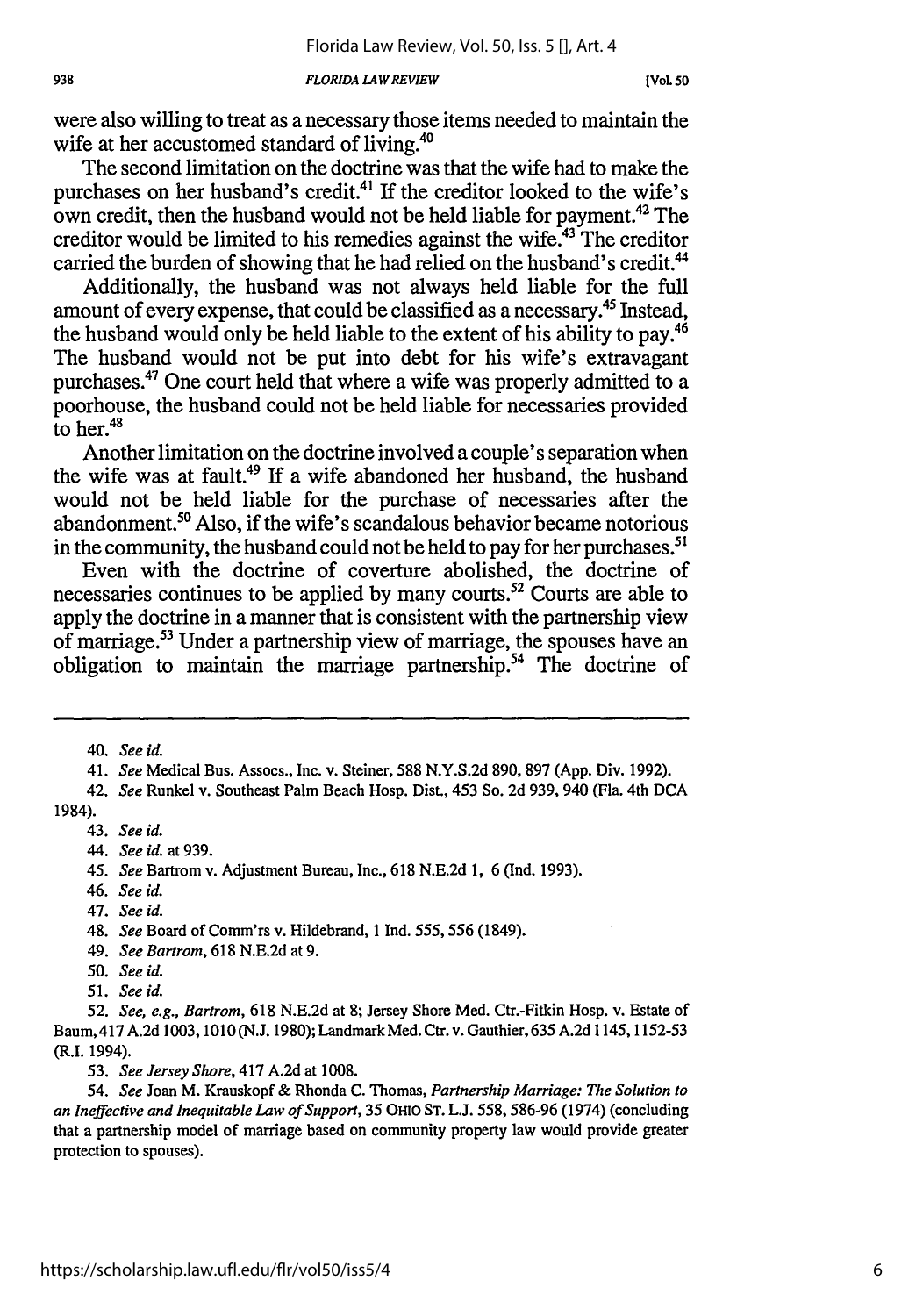necessaries provides the means for the enforcement of this obligation.<sup>55</sup>

The doctrine of necessaries fits the expectations that many have of marriage,<sup>56</sup> as well as the public policy of most states concerning spousal support.<sup>57</sup> States' public policy, in general, is that spouses will not be left without support when the other spouse has the means to provide support.<sup>58</sup> Thus, a husband still has an obligation to support his wife.<sup>59</sup> Some laws have changed so that a wife has a reciprocal duty to support her husband.<sup>60</sup> The common law doctrine of necessaries did not reflect this change toward a mutual obligation of support.<sup>61</sup> Under the common law, there was no obligation for a wife to pay for the necessaries provided to her husband.<sup>62</sup>

Eventually, the common law doctrine of necessaries was challenged as a violation of equal protection principles.<sup>63</sup> Courts had two options for solving this problem. Some courts expanded the doctrine to apply to both spouses.<sup>64</sup> A few courts have refrained from what they see as a sweeping change, and instead, abrogated the doctrine-leaving it to the legislature to decide if the doctrine should be re-enacted with application to both husbands and wives.<sup>65</sup>

59. *See FLA.* **STAT.** § 708.10(1) (1997).

61. *See id.* at 175-76.

**62.** *See id.* This made sense historically, because under coverture, the husband had ownership and control over all of the property, and the wife had no ability to pay for the necessary expenses. *See Bartrom,* 618 N.E.2d at 3.

63. *See* Jersey Shore Med. Ctr.-Fitkin Hosp. v. Estate of Baum, 417 A. 2d 1003, 1006 (N.J. 1980). In 1980, the Supreme Court of New Jersey became the first state supreme court to address the issue and expanded the doctrine to apply equally to both spouses. *See id.* at 1010. On the last day of 1980, the Second District Court of Appeal of Florida also expanded the doctrine to apply to both spouses. *See* Manatee Convalescent Ctr., Inc. v. McDonald, 392 So. 2d 1356, 1359 (Fla. 2d DCA 1980). The *Manatee* decision was later overruled by the Supreme Court of Florida in two cases: Shands Teaching Hospital & Clinics, Inc. v. Smith, 497 So. 2d 644 (Fla. 1986), and Connor v. Southwest Florida Regional Medical Center, Inc., 668 So. 2d 175 (Fla. 1995).

64. In most states where courts have addressed the issue, the courts have expanded the doctrine to hold a wife liable for necessaries provided to her husband. *See, e.g., Bartrom,* 618 N.E.2d at 8; St. Francis Reg'l Med. Ctr., Inc. v. Bowles, 836 P.2d 1123, 1128 (Kan. 1992); Borgess Med. Ctr. v. Smith, 386 N.W.2d 684, 687 (Mich. Ct. App. 1986); Hulse v. Warren, 777 S.W.2d 319,322 (Mo. Ct. App. 1989); Cheshire Med. Ctr. v. Holbrook, 663 A.2d 1344,1347 (N.H. 1995); *Jersey Shore,* 417 A.2d at 1010; Medical Bus. Assocs., Inc. v. Steiner, 588 N.Y.S. 2d 890, 897 (App. Div. 1992); North Carolina Baptist Hosps., Inc. v. Harris, 354 S.E.2d 471,474 (N.C. 1987); Landmark Med. Ctr. v. Gauthier, 635 A.2d 1145, 1152-53 (R.I. 1994); Richland Mem'l Hosp. v. Burton, 318 S.E.2d 12, 13 (S.C. 1984); Kilbourne v. Hanzelik, 648 S.W.2d 932, 934 (Tenn. 1983); Marshfield Clinic v. Discher, 314 N.W.2d 326, 327-28 (Wisc. 1982).

65. Relatively few states have abrogated the doctrine. *See* Emmanuel v. McGriff, 596 So. 2d 578,579-80 (Ala. 1992); *Connor,* 668 So. 2d at 177; Condore v. Prince George's County, Md., 425

1998]

*<sup>55.</sup> See Jersey Shore,* 417 A.2d at 1008-09.

*<sup>56.</sup> See id.* at 1010.

<sup>57.</sup> *See, e.g.,* Connor v. Southwest Fla. Reg'l Med. Ctr., 668 So. 2d 175, 176 (Fla. 1995).

<sup>58.</sup> *See, e.g.,* Landmark Med. Ctr. V. Gauthier, 635 A. 2d 1145, 1152 (R.I. 1994).

**<sup>60.</sup>** *See, e.g., Connor,* 668 So. 2d at 176.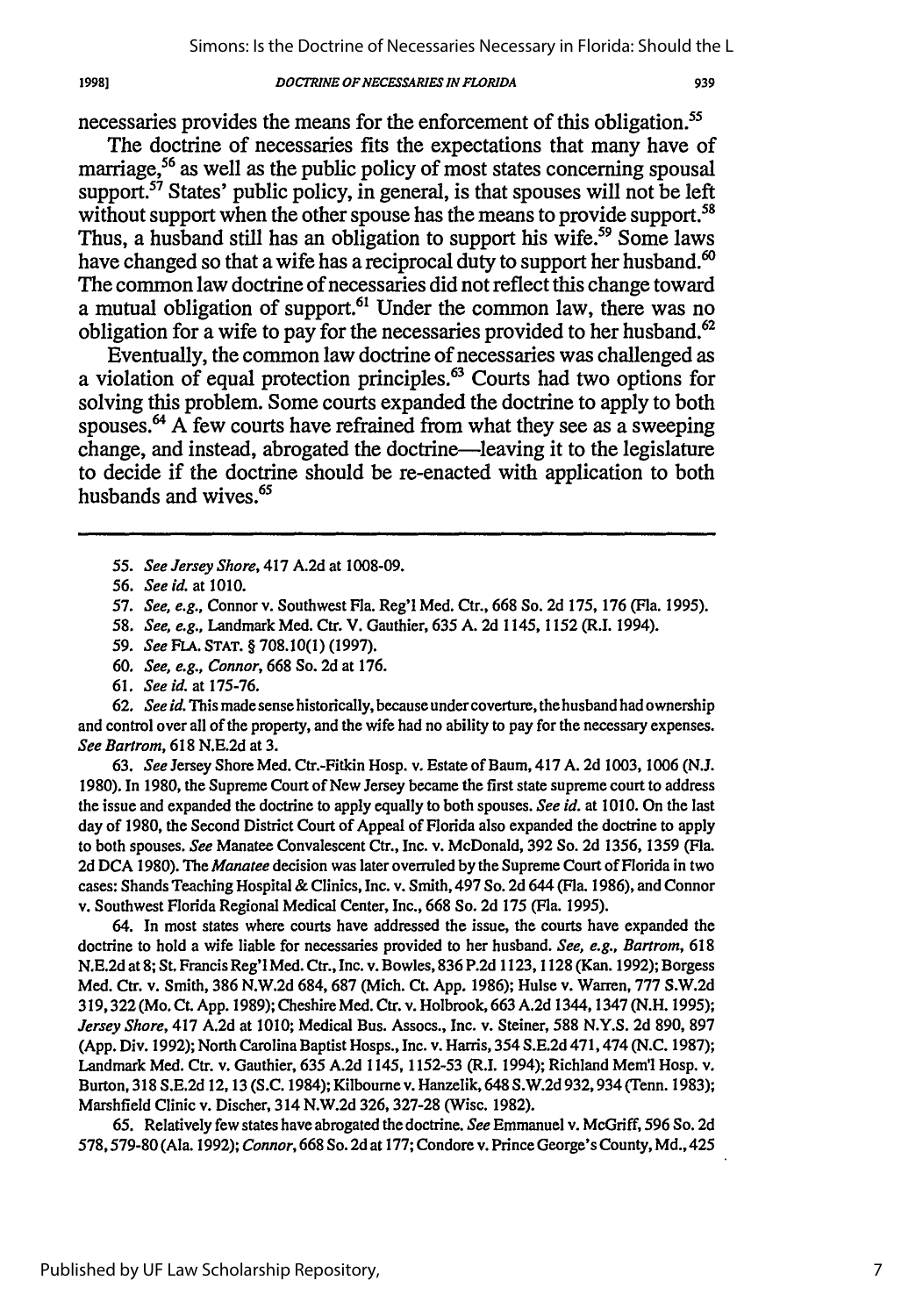*FLORIDA LAW REVIEW 940* **[Vol. so**

### *C. Challenges to the Doctrine in Florida*

In Florida, the district courts of appeal did not agree on how to deal with the equal protection problem. The first court to address the issue was the Second District in *Manatee Convalescent Center, Inc. v. McDonald.66* In *Manatee,* a hospital appealed the dismissal of its complaint against a wife for payment of her husband's medical expenses.<sup>67</sup> In deciding to extend the doctrine of necessaries and hold the wife liable.<sup>68</sup> the court stated that "[cIhanging times demand reexamination of seemingly unchangeable legal dogma. Equality under law and even handed treatment of the sexes in the modem market place must also carry the burden of responsibility which goes with the benefits."<sup>69</sup>

Shortly thereafter, the Third District agreed with the *Manatee* decision in *Parkway General Hospital, Inc. v. Stern.70* The court stated that "a wife is liable for her husband's bills simply and solely because of the marital relationship between them. Thus, the only ways in which [the wife] ... could have averted this responsibility was to have dissolved the marriage before her husband's hospitalization or somehow prevented the illness which required it."<sup>71</sup>

The First District was the next court to address the issue. In *Shands Teaching Hospital & Clinics, Inc. v. Smith*,<sup>72</sup> the First District affirmed the dismissal of a hospital's suit to recover medical expenses from a patient's wife.<sup>73</sup> The court declined to extend the doctrine, stating that the decision to do so was better left to the supreme court or the legislature.<sup>74</sup> Judge Barfield wrote a concurring opinion that accused the *Manatee* and *Parkway* courts of "elitist and dangerous" judicial activism.<sup>75</sup>

The Supreme Court of Florida granted review to resolve the conflict between *Shands,* which refused to extend the doctrine, and *Manatee* and *Parkway,* which extended the doctrine.<sup>76</sup> The court refused to acknowledge

- 69. *Id.* at 1358.
- 70. 400 So. 2d 166 (Fla. 3d **DCA** 1981).
- 71. *Id.* at 167.
- 72. 480 So. 2d 1366 (1st DCA 1985), *affid,* 497 So. 2d 644 (Fla. 1986).
- 73. *See id.*
- 74. *See id.*
- 75. *Id.* at 1369-70 (Barfield, J., concurring).

A.2d 1011, 1019 (Md. 1981); Govan v. Medical Credit Servs., Inc., 621 So. 2d 928, 931 (Miss. 1993); Schilling v. Bedford County Mem'l Hosp., Inc., 303 S.E.2d 905, 908 (Va. 1983). The Virginia legislature has subsequently enacted legislation applying the doctrine of necessaries to both spouses. *See* VA. **CODE** ANN. § **55-37** (Michie **1997).**

<sup>66. 392</sup> So. 2d 1356 (Fla. 2d **DCA** 1980).

<sup>67.</sup> *See id.* at 1356.

<sup>68.</sup> *See id.* at 1359.

<sup>76.</sup> *See* Shands Teaching Hosp. & Clinics, Inc. v. Smith, 497 So. **2d** 644, 645 (Fla. 1986).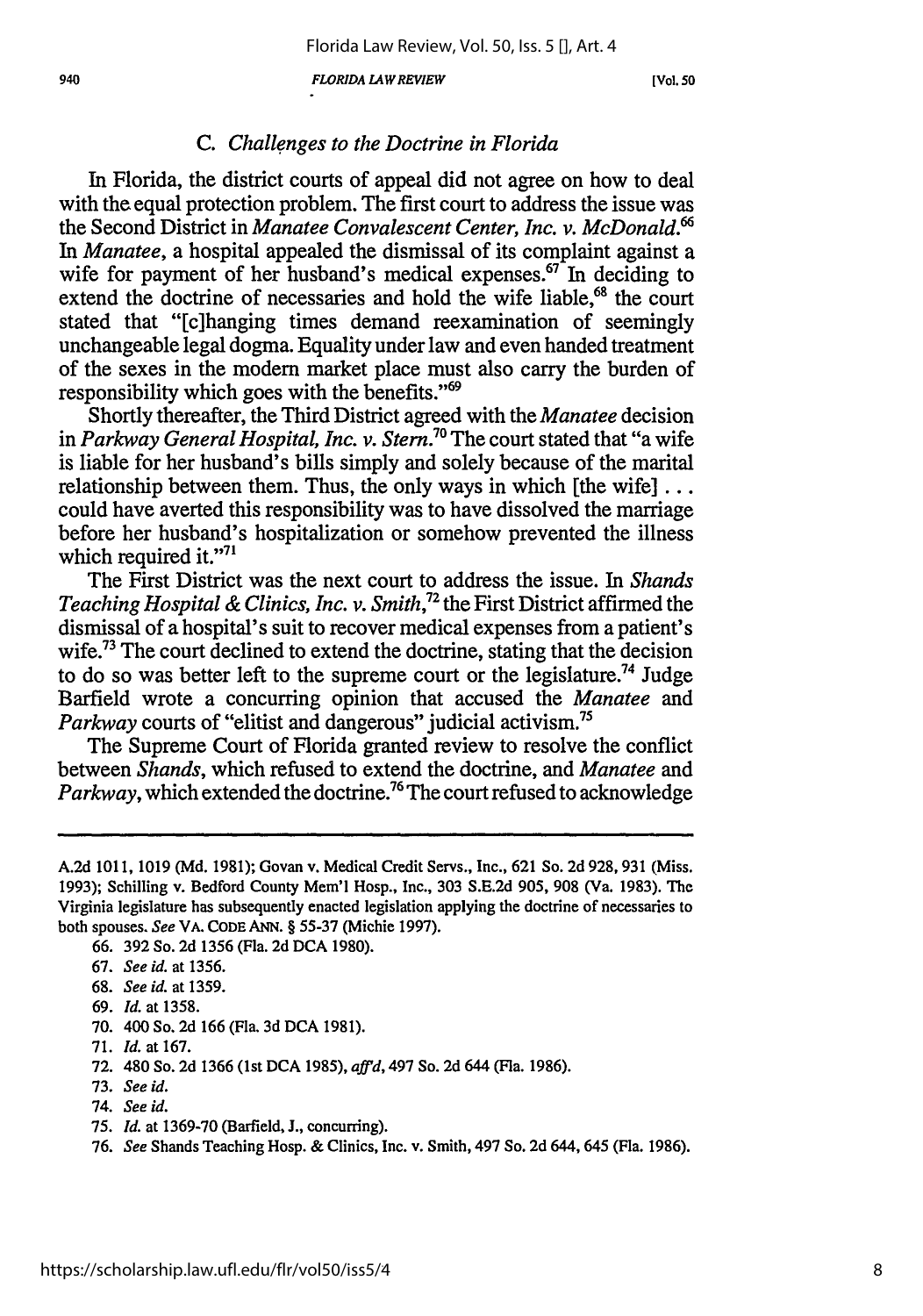an implied-in-law contract<sup>77</sup> between the hospital and the wife for medical services provided to her husband, claiming that such an extension of the law was better left to the legislature.<sup>78</sup> The court also ruled that the hospital did not have standing to raise the equal protection argument in favor of expanding the doctrine of necessaries.79 Thus, in *Shands,* the supreme court refused to expand the doctrine of necessaries, but also did not abrogate the doctrine, leaving the common law doctrine intact.<sup>80</sup> The court called upon the legislature to address the issue and decide whether the doctrine should be expanded.<sup>81</sup> The court expressly disapproved of the *Manatee* and *Parkway* decisions.82

After the *Shands* decision, the district courts were again inconsistent in their application of the doctrine of necessaries. Relying on the fact that the *Shands* decision had not addressed the equal protection issue, the Second District again extended the doctrine of necessaries in *Webb v. Hillsborough County Hospital Authority.83 In Webb,* a husband appealed a judgment entered against him for medical expenses incurred by his wife.<sup>84</sup> The husband claimed that application of the doctrine of necessaries violated his right to the equal protection of the law.<sup>85</sup> The court stated that, unlike the hospital in *Shands,* the husband *did* have standing to raise the issue of equal protection.<sup>86</sup> The court held that the doctrine must expand to hold wives liable for the necessary expenses of their husbands to avoid violating equal protection.<sup>87</sup>

The other district courts were not willing to follow the lead of the Second District. In two cases, the Fourth District Court of Appeal refused to hold a wife liable for the necessaries of her husband, relying on the supreme court's refusal to extend the doctrine.<sup>88</sup> In two other cases, the Fifth District Court of Appeal held husbands liable for the necessary

19981

- 86. *See id.* at 203.
- 87. *See id.* at 201.

**<sup>77.</sup>** The doctrine of necessaries is primarily based on theories of restitution and quasi-contract. *See* Bartrom v. Adjustment Bureau, Inc., 618 N.E.2d 1, 4 (Ind. 1993).

**<sup>78.</sup>** *See Shands,* 497 So. 2d at 645-46.

<sup>79.</sup> *See id.* at 646 **n.1.**

<sup>80.</sup> *See id.* at 645-46; *see also* Karol Williams, Comment, *The Doctrine of Necessaries: ContemporaryApplication as a Support Remedy,* 19 STETSONL. REv. 661,662-63 (1990) (stating that the Supreme Court of Florida's decision in *Shands* left the common law doctrine of necessaries intact).

<sup>81.</sup> *See Shands,* 497 So. 2d at 646.

**<sup>82.</sup>** *See id.*

<sup>83.</sup> **521** So. 2d 199,200-01 (Fla. **2d** DCA 1988).

<sup>84.</sup> *See id.* at 200.

<sup>85.</sup> *See id.* at 200-01.

<sup>88.</sup> *See* Faulk v. Palm Beach Gardens Community Hosp., Inc., 589 So. **2d** 1029, 1029 (Fla. 4th DCA 1991); Heinemann v. John F. Kennedy Mem'l Hosp., 585 So. **2d** 1162,1162 (Fla. 4th DCA 1991).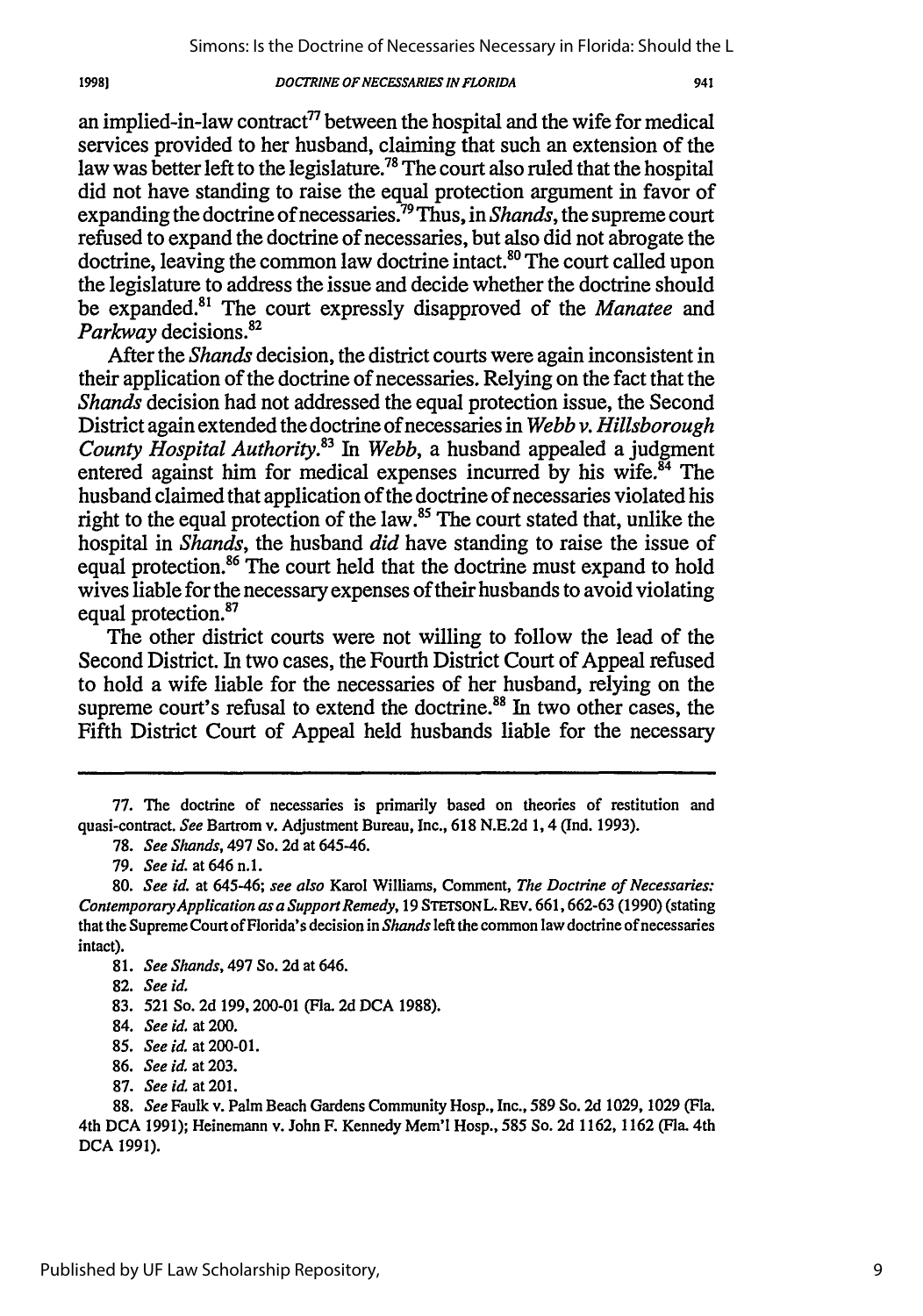expenses incurred by their wives, while noting that the law did not apply the doctrine equally.<sup>89</sup>

The Second District Court of Appeal further addressed the issue of whether a wife could be held liable for the necessary expenses incurred by her husband in *Southwest Florida Regional Medical Center, Inc. v. Connor.*<sup>90</sup> The court relied upon its own decision in *Webb*, and ruled that the wife was liable for the expenses.<sup>91</sup> The court also certified conflict with the Fourth and Fifth Districts, and requested that the supreme court clarify the status of the doctrine of necessaries in Florida.<sup>92</sup>

The supreme court accepted review and abrogated the doctrine of necessaries in *Connor v. Southwest Florida Regional Medical Center.93* The court began by reviewing the recent history of the doctrine in Florida and the differing decisions of the district courts.<sup>94</sup> The supreme court then looked at how other states had addressed the doctrine.<sup>95</sup> The court observed that several states had abrogated the doctrine, while others had extended the doctrine,<sup>96</sup> and that state legislatures had responded to the issue in a variety of ways.<sup>97</sup> The court stated that the lack of consensus between the

- 93. 668 So. 2d 175, 177 (Fla. 1995).
- 94. *See id.* at 176.
- 95. *See id.* at 176-77.

**96.** *See id.* The court cited three cases where state courts had abrogated the doctrine. These cases are: Emmanuel v. McGriff, 596 So. 2d 578 (Ala. 1992); Condom v. Prince George's County, 425 A.2d 1011 (Md. 1981); and Schilling v. Bedford County Memorial Hospital, Inc., 303 S.E.2d 905 (Va. 1983). The court failed to cite the Mississippi case, Govan v. Medical Credit Services, *Inc.,* 621 So. 2d 928 (Miss. 1993), the only other state supreme court to abrogate the doctrine of necessaries. Virginia has subsequently re-enacted the doctrine. *See* VA. **CODE.** ANN. § 55-37 (Michie 1997). The court also cited six cases where state courts expanded the doctrine. These cases are: Bartrom v. Adjustment Bureau, Inc., 618 N.E.2d 1 (Ind. 1993); St. Francis Regional Medical Center, Inc. v. Bowles, 836 P.2d 1123 (Kan. 1992); Jersey Shore Medical Center-Fitkin Hospital v. Estate ofBaum, 417 A.2d 1003 (N.J. 1980); North Carolina Baptist Hospitals, Inc. v. Harris, 354 S.E.2d 471 (N.C. 1987); Landmark Medical Center v. Gauthier, 635 A.2d 1145 (R.I. 1994); and Richland Memorial Hospital v. Burton, 318 S.E.2d 12 (S.C. 1984). The court failed to mention three cases where the state supreme courts expanded the doctrine: Cheshire Medical Center v. Holbrook, 663 A.2d 1244 (N.H. 1995); Kilbourne v. Hanzelik, 648 S.W.2d 932 (Tenn. 1983); and Marshfield Clinic v. Discher, 314 N.W.2d 326 (Wise. 1982). The court also did not mention the cases where intermediate state appellate courts have expanded the doctrine. *See, e.g.,* Borgess Med. Ctr. v. Smith, 386 N.W.2d 684 (Mich. Ct. App. 1986); Medical Servs. Assocs. v. Perry, 819 S.W.2d 82 (Mo. Ct. App. 1991); Medical Bus. Ass'n, Inc., v. Steiner, 588 N.Y.S.2d 890 (App. Div. 1992).

97. *See* Connor v. Southwest Fla. Reg'l Med. Ctr., 668 So. 2d 175, 177 (Fla. 1995). The court noted two states which have enacted the common law form of the doctrine, Kentucky and Oklahoma. *See id.* (citing KY. REV. **STAT. ANN.** § 404.040 (Michie 1994); OKiA. **STAT.** tit. 43, § **209** (1994)). Nevada also has enacted the common law doctrine of necessaries. *See* NEV. REV.

**<sup>89.</sup>** *See* Waite v. Leesburg Reg'l Med. Ctr., Inc., **582** So. 2d **789,** 789-90 (Fla. 5th **DCA** 1991); Halifax Hosp. Med. Ctr. v Ryals, 526 So. **2d** 1022, 1022 (Fla. 5th DCA 1988).

**<sup>90.</sup>** 643 So. 2d 681 (2d DCA 1994), *rev'd,* 668 So. 2d 175 (Fla. 1995).

<sup>91.</sup> *See id.* at 684-85.

<sup>92.</sup> *See id.* at 685.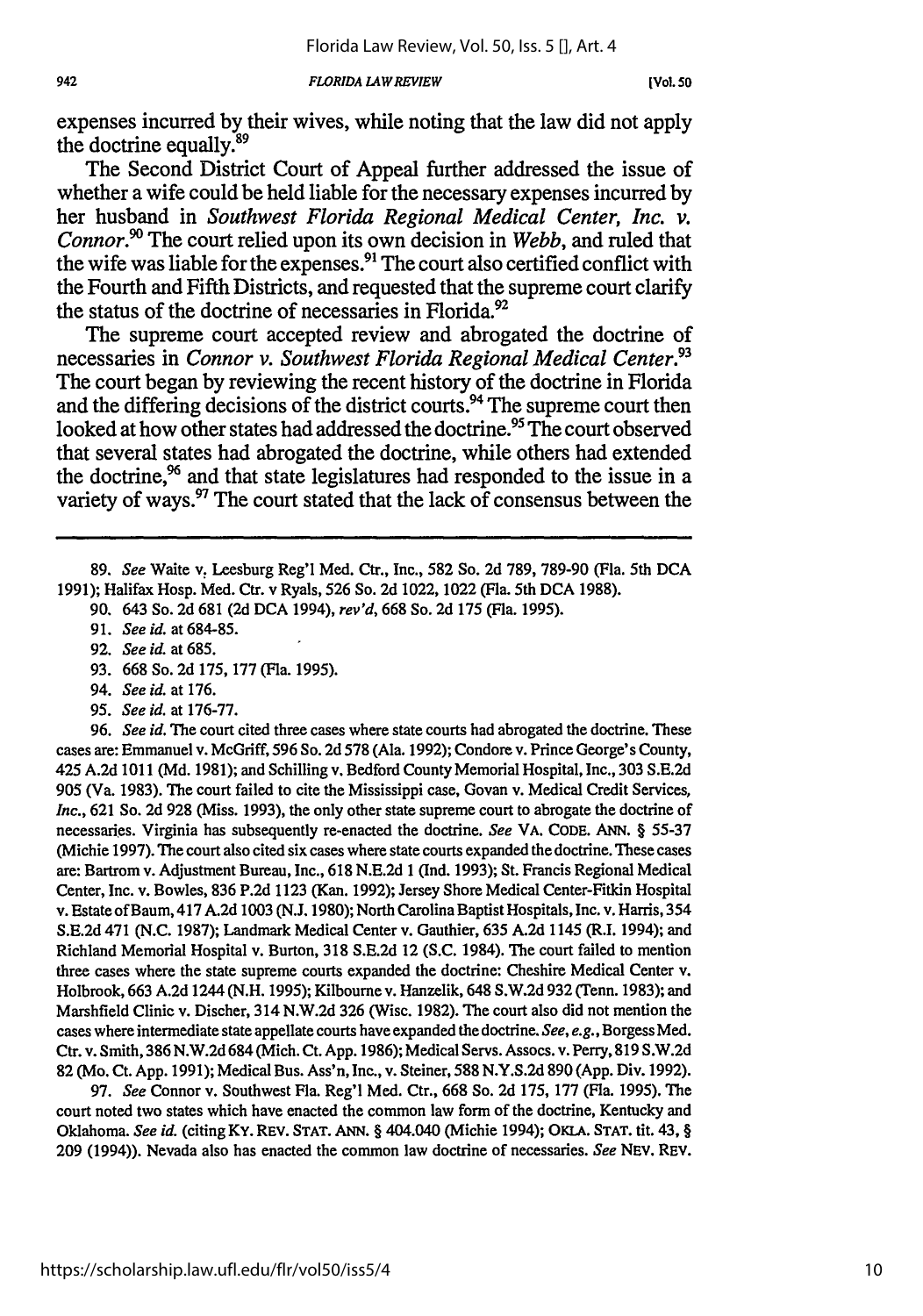943

states showed that the issue was not one well suited for judicial determination,<sup>98</sup> and that "[t]he fact that courts and other legislatures have treated this problem in different ways illustrates the lack of consensus regarding the doctrine's place in modem society and reinforces the position we took in *Shands*."<sup>99</sup> The court again called upon the legislature to determine the future of the doctrine, announcing the abrogation of the common law doctrine of necessaries in Florida. $100$ 

STAT. § 123.090(1997). The court also stated that Georgia had repealed its enaction of the common law doctrine of necessaries in 1979. *See id.* (citing 1979 Ga. Laws 466, 491). Finally, the court stated that North Dakota had enacted the doctrine in a modified form, which did not include medical services. *See id.* (citing N.D. **CENT. CODE** § 14-07-08 (1993)). However, the court cited to the wrong North Dakota statute. The court cited to a statute that provided for joint and several liability when one spouse bought necessary household supplies, which is a more limited rule than the doctrine of necessaries. *See* **N.D.** CENT. CODE § 14-07-08 (1997). North Dakota also has a statute providing for mutual liability for the necessaries provided to either spouse. *See* N.D. CENT. CODE § 14-07-10 (1997). This statute does not limit its definition of necessaries. *See id.* The court failed to cite to the state statutes that enacted the doctrine of necessaries, and applied liability to both spouses. *See, e.g.,* CAL.FAM. CODE § 914 (West 1994); CONN. GEN. STAT. § 46B-37(b) (1997) (limiting the application of the statute to medical, hospital, rental of a dwelling, and articles purchased to support the familyor for thejoint benefit of the spouses); **HAW.** REV. **STAT.** § 510-8(h) (1997); MASS. ANN. LAWS ch. 209 § 1 (Law. Co-op. 1997); NEB. REV. STAT. § 42-201 (1997) (providing that the wife is only liable after execution upon the husband); OHIO REV. CODE ANN. § 3103.03(c) (Anderson 1997); S.D. CODIFIED LAWS § 25-7-2 (Michie 1997); TEX. FAM. CODEANN. § 4.02 (West 1997); VA. CODE ANN. § 55-37 (Michie 1997). The court also failed to take notice of the many states that had passed family expense statutes that provide forjoint and several liability for family expenses. *See* COLO. REV. **STAT.** § 14-6-110 (1997); CONN. GEN. STAT. § 46B-37(b) (1997); 750 ILL. COMP. STAT. § 65/15(a)(1) (West 1997); IOWA CODE § 597.14 (1998); MONT. CODE ANN. § 40-2-106 (1997); OR. REV. STAT. § 108.040(1) (1996); UTAH CODE ANN. § 30-2-9 (1997); WASH. REV. CODE § 26.16.205 (1997); W. VA. CODE § 48-3-22 (1997); WYO. STAT. ANN. **§** 20-1-201 (Michie 1997). In most jurisdictions, family expenses include all necessaries as well as many other expenses. *See* CLARK, *supra* note 31, § 6.1, at 257-58. Finally, the court failed to note the states that have passed statutes requiring a person to support his or her spouse. *See, e.g.,* DEL CODEANN. tit. 13, § 502 (1997); IDAHO CODE § 32-901 (1997); NEV. REV. STAT. § 123.110 (1997) (requiring a wife to support a husband who is unable to support himself); N.M. STAT. ANN. § 40-2-1 (Michie 1997); OHIO REV. CODE. ANN. § 3103.03(A) (Anderson 1997). Support statutes have been construed as holding spouses liable for necessaries provided to the other spouse. *See* Jay M. Zitter, Annotation, *Wife's Liabilityfor Necessaries Furnished Husband,* 11 A.L.R. 4th 1160 § 5[a] (1996) (citing Swogger v. Sunrise Hosp., Inc., 496 P.2d 751 (Nev. 1972)).

<sup>98.</sup> *See Connor,* 668 So. 2d at 177.

<sup>99.</sup> *Id.*

*<sup>100.</sup> See id.*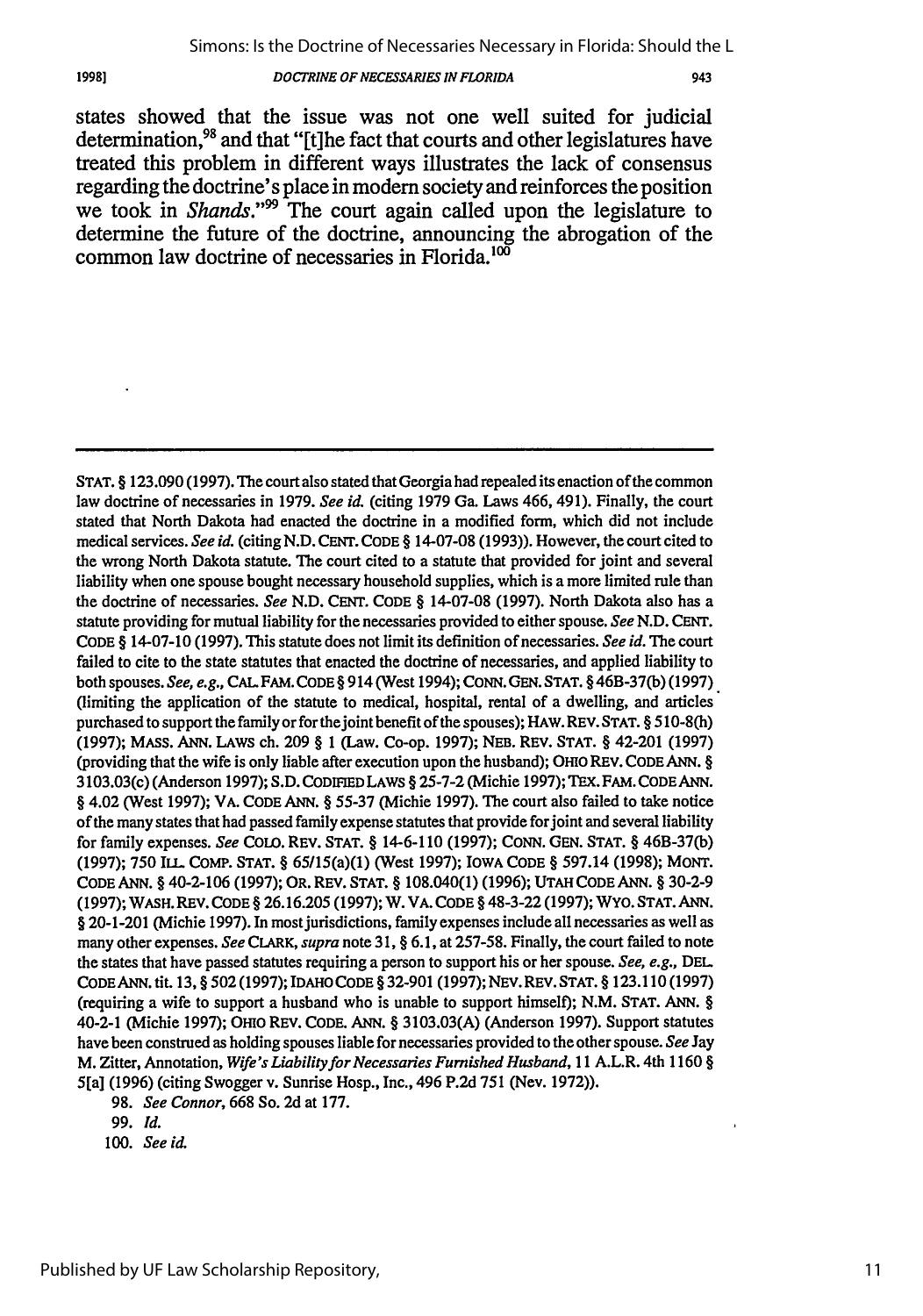### **111.** THE LEGISLATURE'S OPTIONS

### *A. Maintain the Status Quo*

The legislature's first option is to maintain the status quo, and so far, this is the course that the legislature has chosen. Some commentators posit that this is the most appropriate solution.<sup>101</sup> The arguments in favor of enacting a doctrine of necessaries applicable to both spouses are more persuasive, because the doctrine of necessaries furthers several important public policies. First, the doctrine encourages spouses to support each other. The doctrine also furthers the policy of encouraging the payment of just debts. Finally, re-enacting the doctrine of necessaries will protect those creditors who are not able to protect themselves contractually.

Florida's public policy is that spouses should support each other.<sup>102</sup> This public policy is evidenced by a Florida statute that allows a spouse to seek support without seeking a dissolution of marriage.<sup>103</sup> The reciprocity of the support obligation is reflected by the fact that Florida provides for alimony and alimony *pendente lite* to be provided by either spouse.<sup>104</sup>

The public policy of mutual spousal support is also demonstrated in the significant protection provided surviving spouses in probate proceedings. For example, the surviving spouse receives a share of at least one-half of an intestate spouse's estate.<sup>105</sup> Where the deceased spouse had a will, the surviving spouse can claim a thirty percent elective share from the probate estate if the will provides less for the spouse.<sup>106</sup>

Another public policy that provides a strong argument in favor of reenacting the doctrine is that just debts should be paid. An example of this policy is the rights afforded creditors in probate proceedings. The personal representative is required to notify creditors of the administration of the

**<sup>101.</sup>** *See, e.g.,* Shawn M. Willson, Comment, *Abrogating the Doctrine of Necessaries in Florida: The Future of Spousal Liability for Necessary Expenses After Connor v. Southwest Florida* Regional Medical Center, Inc., 24 FLA. ST. U. L. REV. 1031, 1052-53 (1997). Willson argues that the doctrine does not respect the rights of spouses to arrange their own financial affairs, *see id.* at 1053, and provides more protection to creditors than to spouses, *see id.* at 1052.

<sup>102.</sup> *See* **FLA. STAT.** § 708.10(1) (1997).

<sup>103.</sup> *See* **FLA. STAT.** § 61.09 (1997).

*<sup>104.</sup> See* **FLA. STAT.** §§ **61.08(1), .071 (1997).** In this context, one litigant has argued that *Connor* ended the duty of espousal support. *See* Fernandez v. Fernandez, 710 So.2d 223, 224-25 (Fla. 2d DCA 1998). In *Fernandez,* a husband attempted to enforce the provision in an antenuptial agreement which waived his wife's right to temporary alimony during dissolution proceedings. *See id.* at 224. The second District held that *Connor* did not address interspousal support and remanded for a determination of whether the wife qualified for temporary alimony. *See id.* at 224-25. The court certified the issue as one of great public importance to the supreme court. *See id.* at 225.

<sup>105.</sup> *See* FLA. STAT. § 732.102(1) (1997).

<sup>106.</sup> *See* FLA. STAT. § 732.207 (1997).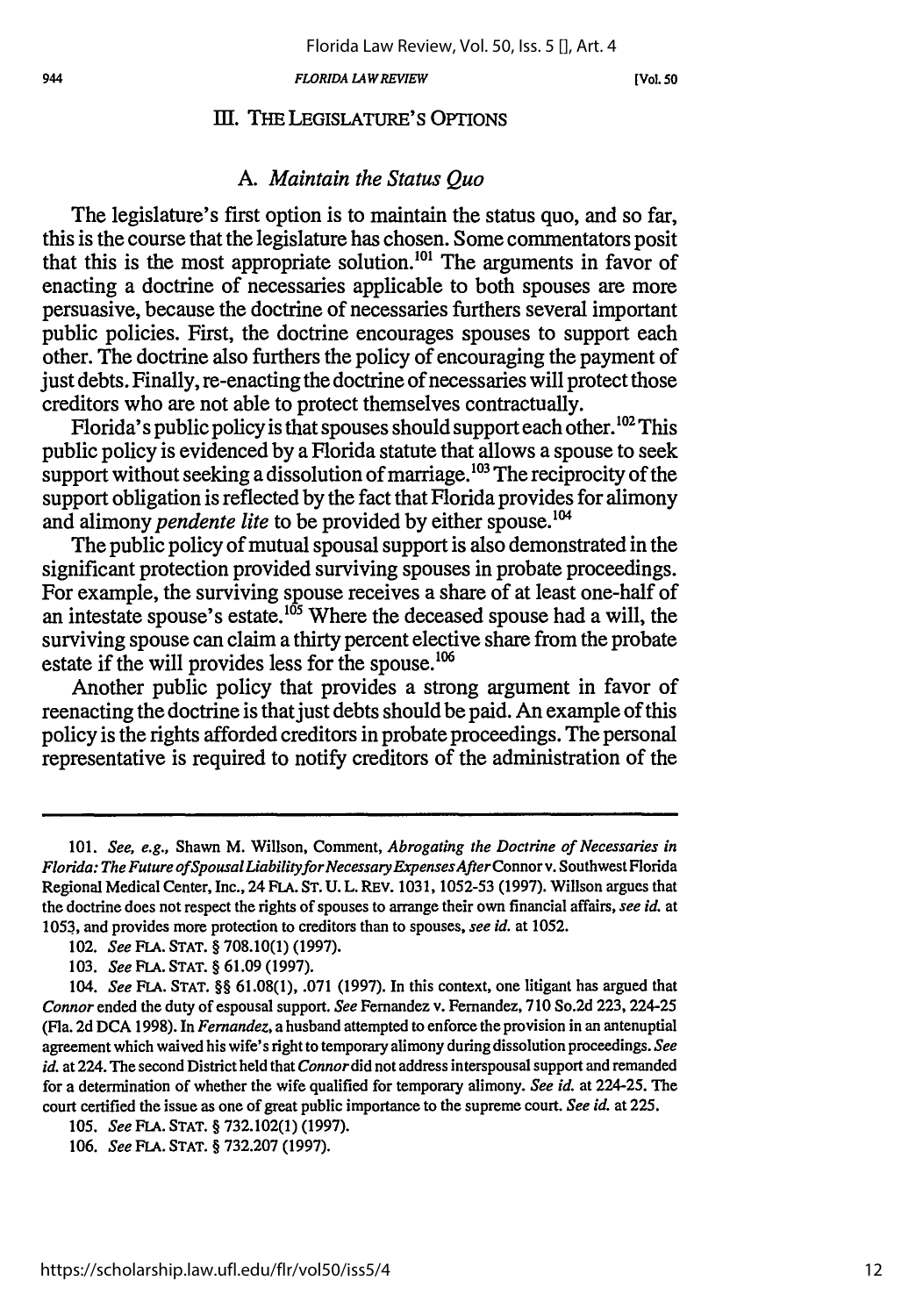### 19981

### **DOCTRINE OF NECESSARIES IN FLORIDA**

estate and the rights of creditors to file claims. $107$  Additionally, the claims of creditors are paid before the spouse and other heirs receive an inheritance.<sup>108</sup>

Currently, it can be very difficult for creditors to enforce their debts against married couples. In the Rhode Island case, *Landmark Medical Center v. Gauthier,* the doctrine enabled a hospital to receive payment on an otherwise uncollectible debt.1°9 In *Landmark Medical Center,* a hospital sued the husband's widow for payment of medical expenses associated with the husband's last illness.<sup>110</sup> The wife had not signed a contract guaranteeing her husband's medical bills.<sup>111</sup> The only marital asset was a three-unit apartment building that the spouses owned as joint tenants.<sup>112</sup> When the husband died, the building transferred by operation of law to the wife, with no probate proceeding.<sup>113</sup> Since there was no probate proceeding, the hospital did not have an opportunity to file a claim against the husband's estate.<sup>114</sup> The hospital could only seek payment from the wife under the doctrine of necessaries.<sup>115</sup> The court extended the doctrine and held the wife liable for the medical expenses.<sup>116</sup>

Part of the difficulty in collecting a debt from married couples is that a creditor cannot execute on jointly held property for the debt of one spouse.<sup>117</sup> Additionally, many marital assets are either exempt or homestead property.<sup>118</sup> There are also limitations on the doctrine of necessaries that prevent its successful use.<sup>119</sup> Because of these limitations, the doctrine of necessaries will offer some, but not complete, protection for

109. **635** A.2d 1145 (R.I. 1994).

- 111. *Seeid. at 1154.*
- 112. *Seeid. at 1146.*
- 113. *See* **id.**
- 114. *See id.*
- 115. *See id.* at 1148-49.
- **116.** *See id. at 1152.*

<sup>107.</sup> See *FLA.* **STAT.** § 733.212 (1997).

<sup>108.</sup> *See* FLA. **STAT.** § 733.707(1)-(2) (1997). Notably, funeral expenses, and medical and hospital expenses from the last illness, all of which are necessaries, are specifically included in the list of priorities. See **FLA. STAT.** § 733.707(1)(b), (d). The family allowance does have priority over the claims of some creditors, see FLA. **STAT.** §§ 732.403, 733.707(1) (1997), but this is generally not a significant amount.

<sup>110.</sup> *Seeid. at 1146.*

**<sup>117.</sup>** *See* Meyer v. Faust, **83** So. **2d** 847, 848 (Fla. 1955). The spouse who did not incur the debt must be joined in the lawsuit. *See id.* Each spouse must have a "full and fair hearing" on whether that spouse's property interest may be held liable for the debt. *Id.* Under Florida law, this is unlikely because the property interests of one spouse will not be held available for debts of the other spouse. *See FLA.* **STAT.** § 708.08(1); Blackshear Mfg. Co. v. McClenny, **78** So. 269,269 (Fla. 1918).

**<sup>118.</sup>** *See* 24A FLA. **JUR. Executions** *§§* **32-35** (1997).

**<sup>119.</sup>** *See supra* text accompanying notes **36-51.**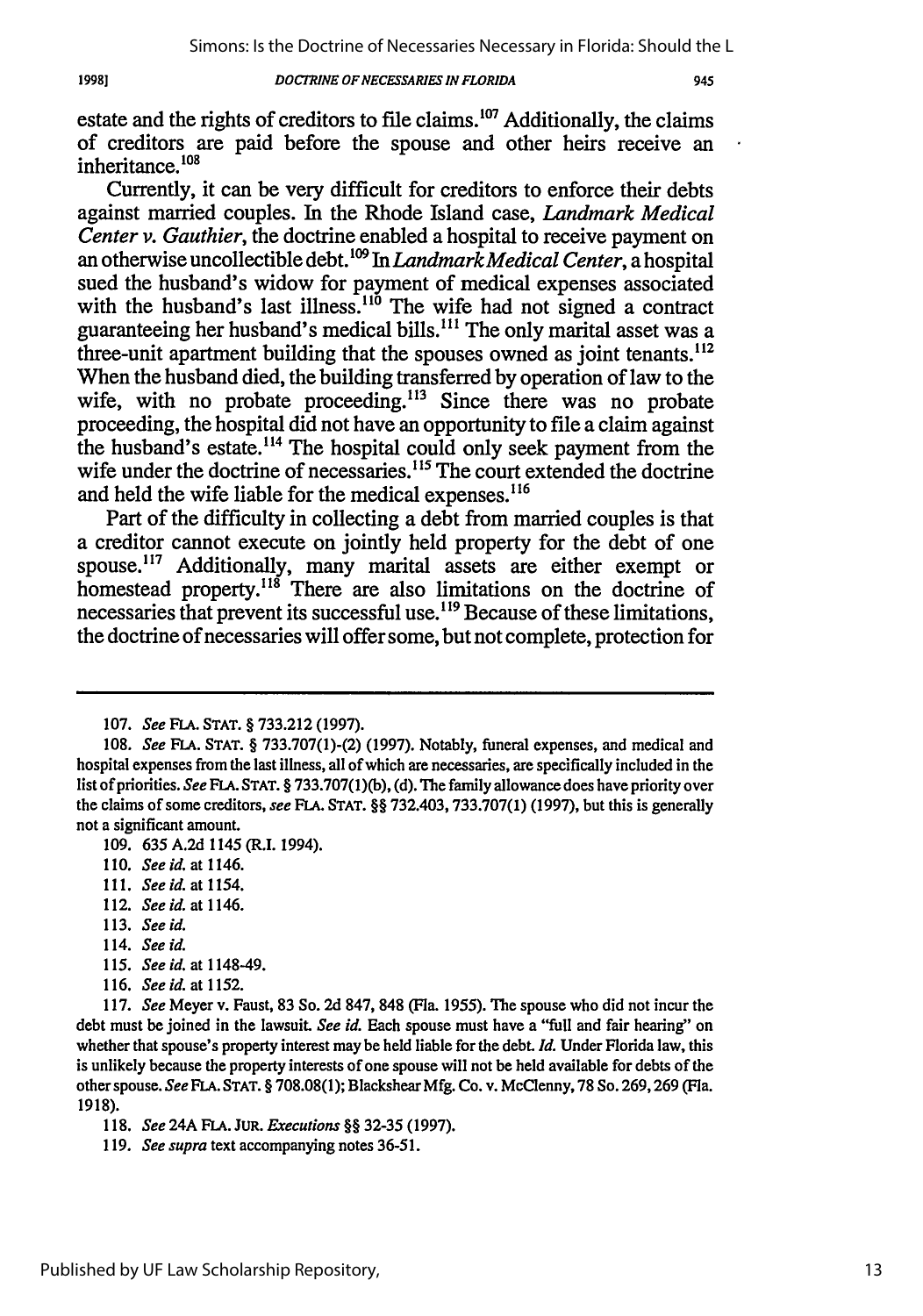most creditors.

The doctrine of necessaries provides a remedy for creditors who cannot protect themselves by forcing spouses to join in the contract.<sup>120</sup> In holding that the doctrine of necessaries should be expanded to find the wife liable, the court in *Landmark Medical Center* considered the contention that a creditor can protect its interests by having the spouse join in the contract, or by taking a security interest in the assets of a patient.<sup>121</sup> The court pointed out that hospitals are not able to protect themselves because they must treat patients, even where there is no contract.<sup>122</sup> The court also stated that "[riequiring a hospital to secure payment for services before rendering treatment would lead to delay and hardship for both the hospital and the patients awaiting treatment."<sup>123</sup> From an economic viewpoint, the state should provide a remedy that allows hospitals to seek payment from a spouse. By allowing such a remedy, the state can help prevent the continuing rise in the cost of medical care.

The status quo is not an ideal situation. Spouses are obligated to support each other.<sup>124</sup> They are able to avoid doing so, however, by not paying debts that have been incurred by one spouse. The state should provide a remedy to allow creditors to utilize the courts and collect just debts. Even if the legislature decides not to fully re-enact the doctrine of necessaries, they should enact legislation that provides protection for medical care providers and hospitals-groups that are not able to protect themselves contractually.<sup>125</sup> This may help to stem the constantly increasing cost of medical care.

Should the legislature enact the doctrine of necessaries, however, it must decide *how* it will hold spouses liable. The legislature has two choices: it can apply joint and several liability; or it can find a way to apportion the liability between the two spouses. The next two sections address these options.

<sup>120.</sup> *See Landmark Medical Center* **635** A. 2d at 1154; *see also infra* note 122. *But see* Willson, *supra* note 101, at 1051 (arguing that creditors can protect themselves contractually).

<sup>121.</sup> *See* **635** A. 2d at 1154.

<sup>122.</sup> *See id.* Federal law requires any hospital that accepts Medicare funding to provide emergency treatment for any patient who enters the emergency department and requests treatment, even in those cases where there is not, in fact, an emergency medical condition. *See generally* **GEORGE D.** POZGAR, **LEGAL ASPECTS OF HEALTH CARE ADMINISTRATION 339-45** (6th ed. **1996)** (discussing hospitals' duty of care to Medicare patients).

**<sup>123.</sup>** *Landmark Med. Ctr.,* **635 A.2d** at 1154.

<sup>124.</sup> *See supra* text accompanying notes **102-06.**

**<sup>125.</sup>** *See supra* text accompanying notes **120-23.**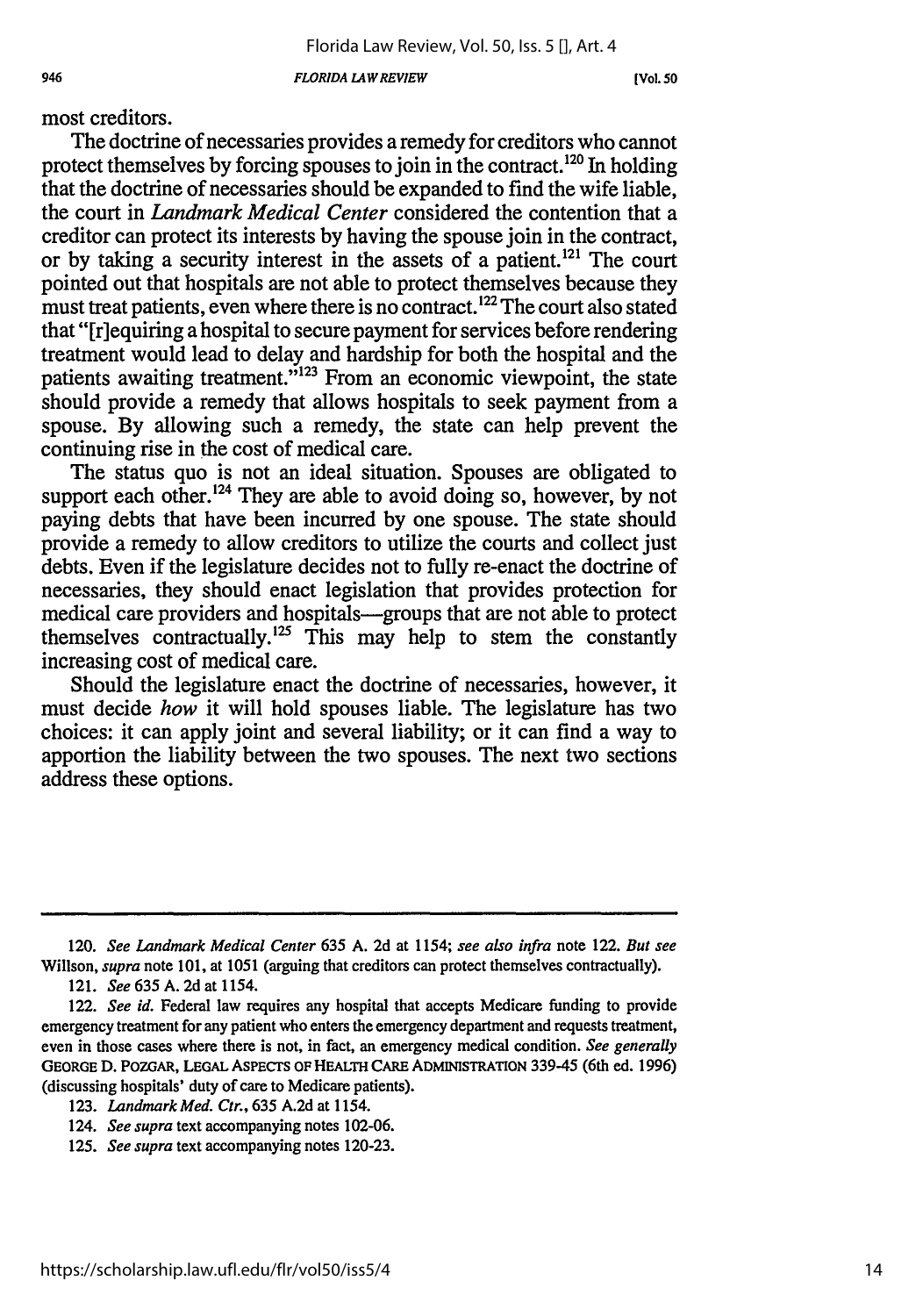### 1998)

### *DOCTRINE OF NECESSARIES IN FLORIDA*

### *B. Enact the Doctrine with Joint and Several Liability*

Most legislatures that have enacted spousal liability for necessary expenses have applied joint and several liability for the expenses. **126** This option is the most protective of creditors. Creditors could choose between suing the spouse most able to pay, or joining both spouses in a lawsuit.<sup>127</sup> There are two problems with this form of liability, though. First, it does not respect the rights of spouses to determine how they will order their financial affairs.128 Second, it will tend to inequitably distribute the cost of necessaries. 129

One commentator who opposes enactment of the doctrine of necessaries in Florida has correctly pointed out that not all spouses choose to combine their earnings and assets.13° Many couples enter into prenuptial agreements, or otherwise maintain separate property.<sup>131</sup> The law should recognize these decisions. One of the greatest weaknesses of joint and several liability is that the spouse who did not contract could face attachment of assets, even before the creditors attempted to collect from the spouse who received the necessaries. $132$ 

The other major difficulty with assigning joint and several liability under the doctrine is that this approach can create hardships for a dependent spouse.<sup>133</sup> The purpose of the doctrine of necessaries is to protect a dependent spouse.<sup>134</sup>  $\overline{A}$  dependent spouse might face liability for significant necessary expenses regardless of that spouse's ability to pay.<sup>135</sup>

- **129.** *See Bartrom,* **618 N.E.2d** at **6.**
- **130.** *See* Willson, *supra* note **101,** at 1046-47.
- **131.** *See id.* at 1047.
- **132.** *See Bartrom,* **618 N.E. 2d** at **6.**
- **133.** *See id.*
- 134. *See id.*
- **135.** *See id.*

**<sup>126.</sup>** California, Connecticut, Hawaii, Massachusetts, North Dakota, Ohio, South Dakota, Texas, and Virginia have all enacted laws holding each spouse liable for the necessaries provided to the other spouse. *See* **CAL. FAM. CODE** § 914 (West 1994); **HAW.** REV. **STAT.** § **510-8(h) (1997);** MASS. **ANN. LAWS** ch. **209** § **1** (Law. Co-op. **1997); N.D. CENT. CODE** § 14-07-10 **(1997); OHIO** REV. **CODE ANN.** § 3103.03(c) (Anderson **1997); S.D. CODIFIED** LAWS § **25-7-2** (Michie **1997);** Tax. FAM. **CODE** § 4.02 (West **1997);** VA. **CODE ANN.** § **55-37** (Michie **1997).** Other states provide joint and several liability under family expenses statutes. These states include: Colorado, Connecticut, Illinois, Iowa, Montana, Oregon, Utah, Washington, and Wyoming. *See* **COLO.** REV. **STAT.** § 14-6-110 **(1997); CONN. GEN. STAT.** § 46B-37 **(1997)** (limiting the application of the statute to medical, hospital, rental of a dwelling, and articles purchased to support the family, or for the joint benefit of the spouses); **750** ILL. **COMP. STAT.** § 65/15(a)(1) (West **1997);** IOWA **CODE** § **597.14 (1998); MONT. CODE ANN.** § 40-2-106 **(1997);** OR. REV. **STAT.** § 108.040 **(1996); UTAH CODE ANN.** § **30-2-9 (1997);** WASH. REV. **CODE** § **26.16.205 (1997);** WYO. **STAT. ANN.** § 20-1-201 (Michie **1997).**

**<sup>127.</sup>** *Cf.* Bartrom v. Adjustment Bureau, Inc. **618 N.E. 2d 1,** 6 **(Ind. 1993).**

**<sup>128.</sup>** *See* Willson, *supra* note **101,** at 1046-48.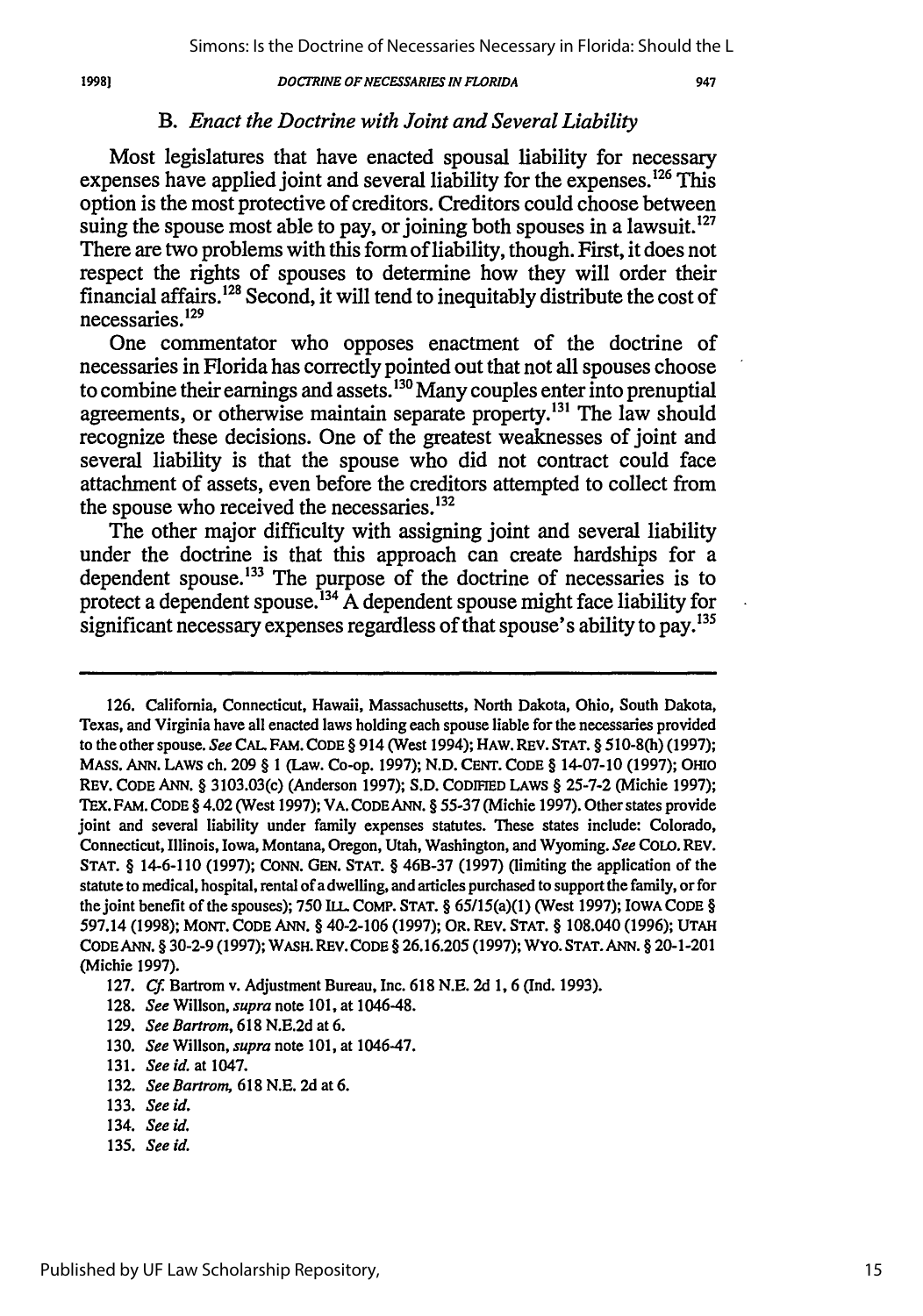Joint and several liability might also impair the ability of a spouse to gain independent creditworthiness.<sup>136</sup> Hence, the goal of the doctrine could be thwarted.

Several courts have rejected the application of joint and several liability.<sup>137</sup> In *Jersey Shore Medical Center-Fitkin Hospital v. Estate of Baum,138* the Supreme Court of New Jersey decided not to apply joint and several liability to spouses under the doctrine of necessaries.<sup>139</sup> The court stated that applying joint and several liability would be "equality with a vengeance" because it would provide no protection to spouses and would give creditors the same rights as if both spouses were contractually liable.<sup>140</sup> The court stated that such an approach might create a hardship for families.<sup> $141$ </sup> The court instead decided to apportion liability between the spouses, rather than holding each spouse equally liable.<sup>142</sup>

## *C. Enact the Doctrine and Apportion Liability*

Holding spouses equally liable for necessary expenses tends to create inequitable results. 143 Therefore, it would be appropriate for the legislature to consider ways to apportion liability between the two spouses. There are two primary approaches to apportioning liability that have been implemented in different states.

Nebraska and Wisconsin currently apportion liability for necessaries primarily to the husband.<sup>144</sup> When the husband's assets are insufficient to cover any necessary expense, the wife is secondarily liable.<sup>145</sup> The Supreme Court of Wisconsin considered this approach in *Marshfield Clinic v. Discher*,<sup>146</sup> and held that it did not violate constitutional equal protection requirements.<sup>147</sup> The court reasoned that husbands and wives are not similarly situated.<sup>148</sup> The court stated that "wives have made substantial economic gains in the past decade, but substantial economic disparities still

136. *See id. at 7.*

- 138. 417 A.2d 1003 (N.J. 1980).
- 139. *See id.* at 1010.
- 140. *Id.* at 1009.
- 141. *See id.* at 1010.
- 142. *See id.*
- 143. *See supra* text accompanying notes 137-47.

- *145. See* **NEB.** REV. **STAT.** § 42-201 (1997); *Marshfield Clinic,* 314 N.W.2d at 327-28.
- 146.. 314 N.W.2d 326 (Wisc. 1982).
- 147. *See id.* at 328.
- 148. *See id.* at 331.

<sup>137.</sup> *See, e.g., id.* at 8; St. Francis Reg'l Med. Ctr., Inc. v. Bowles, 836 P.2d 1123, 1128 (Kan. 1992); *Jersey Shore,* 417 A.2d 1003 at 1010.

<sup>144.</sup> *See* **NEB.** REV. **STAT.** § 42-201 (1997); Marshfield Clinic v. Discher, 314 N.W.2d 326, 327-28 (Wisc. 1982).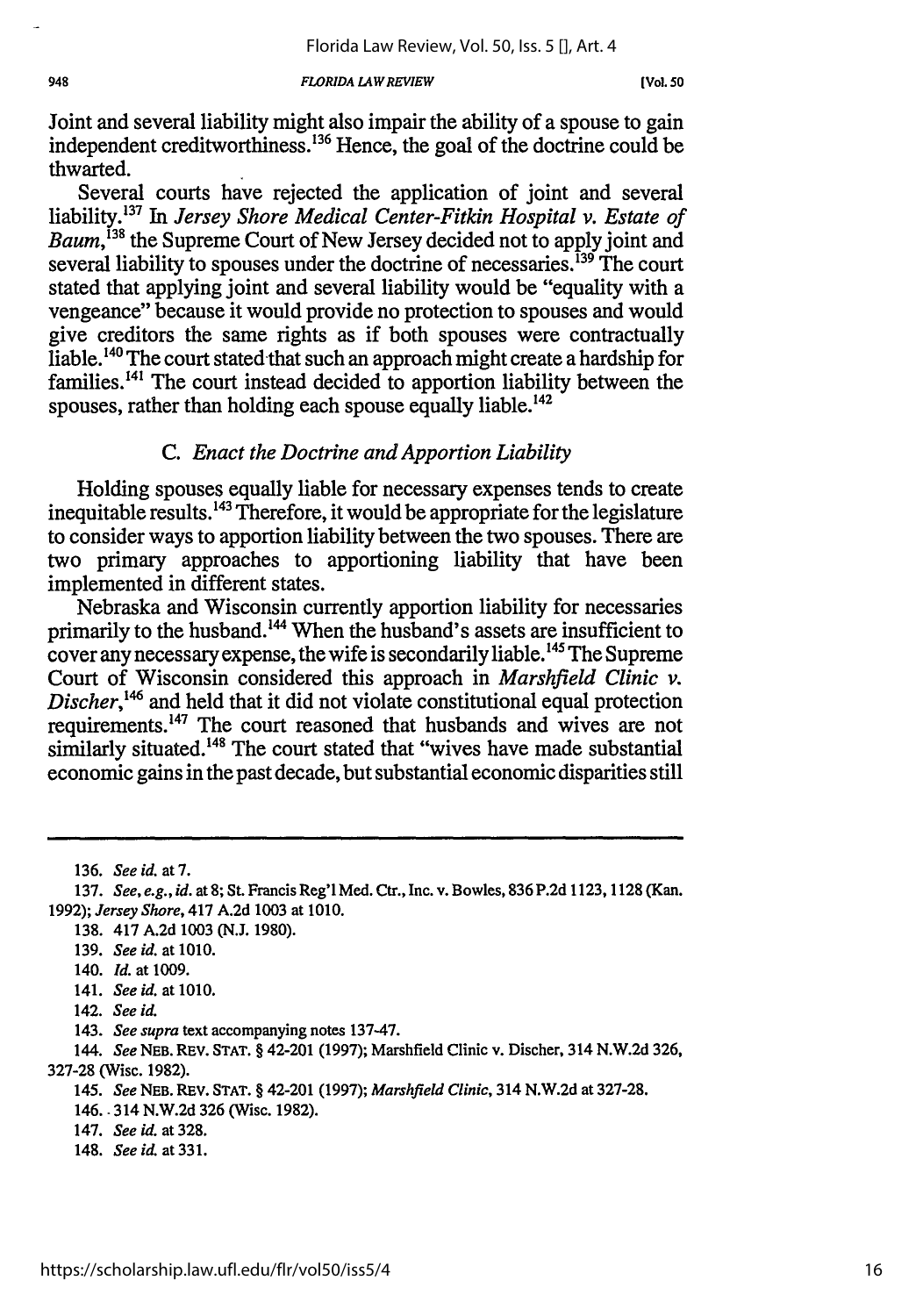persist between husbands and wives."<sup>149</sup> The Nebraska law has not faced a constitutional challenge in federal court. While these laws are currently valid, it is probable that this system will be found to violate equal protection principles in the near future.<sup>150</sup> Because constitutional problems with this approach are likely, Florida should consider other alternatives.

The most attractive alternative is the one adopted by the several states that hold the spouse who incurred the necessary expense primarily liable for payment.<sup>151</sup> The other spouse becomes secondarily liable when the spouse who incurred the expense does not have sufficient assets to satisfy the debt.'52 This approach is probably the best system of apportioning liability because it appears tnot to contravene the goal of the doctrine of necessaries, and because there are no equal protection problems with this approach-husbands and wives are treated equally. 153 The only difference in treatment is based on who incurred the necessary expense.<sup>154</sup> This approach also provides respect to the financial arrangements of married couples while still providing an obligation to pay just debts.

This approach was adopted in 1980 by the Supreme Court of New Jersey in *Jersey Shore.'55* Several other courts have since adopted it.'56 The courts adopting this approach point out that placing primary liability on the spouse incurring the expense provides protection to a financially dependent spouse.<sup>157</sup> Where a financially independent spouse incurs the necessary expense, that spouse's assets will satisfy the debt.<sup>158</sup> The financially dependent spouse will only have liability when he or she incurs the expense.<sup>159</sup> Where spouses are interdependent, the spouse who does not

- 152. *See* sources cited *supra* note 151.
- 153. *See Jersey Shore,* 417 A.2d at 1009-10.
- 154. *See id.* at 1010.
- 155. *See id.* at 1009-10.

159. *See id.*

<sup>149.</sup> *Id.*

*<sup>150.</sup> See* Note, *The Unnecessary Doctrine of Necessaries, supra* note 12, at 1778.

<sup>151.</sup> Courts in Indiana, Kansas, Missouri, New Hampshire, New Jersey, New York, and South Carolina have held that the spouse who incurs the debt is primarily liable, and the other spouse is secondarily liable. *See* Bartrom v. Adjustment Bureau, Inc., 618 N.E. 2d 1, 8 (Ind. 1993); St. Francis Reg'l Med. Ctr., Inc. v. Bowles, 836 P. 2d 1123,1128 (Kan. 1992); Medical Servs. Assocs. v. Perry, 819 S.W. 2d 82,83 (Mo. Ct. App 1991); Cheshire Med. Ctr. v. Holbrook, 663 A. 2d 1244, 1347 (N.H. 1995); Jersey Shore Med. Ctr.- Fitkin Hosp. v. Estate of Baum, 417 A. 2d 1003, 1010 (N.J. 1980); Medical Bus. Assocs., Inc. v. Steiner, 588 N.Y.S. 2d 890, 897 (App. Div. 1992); Anderson Memorial Hosp., Inc. v. Hagen, 443 S.E.2d 399,401 (S.C. Ct. App. 1994).

<sup>156.</sup> Courts that have adopted this approach include the Supreme Court of Indiana, the Supreme Court of Kansas, two district courts of appeals in Missouri, the Supreme Court of New Hampshire, the appellate divisions of two supreme courts in New York, and an appellate court in South Carolina. *See* sources cited *supra* note 150.

<sup>157.</sup> *See* Bartrom v. Adjustment Bureau, Inc., 618 N.E. 2d 1, 6-8 (Ind. 1993).

<sup>158.</sup> *See id.* at **8.**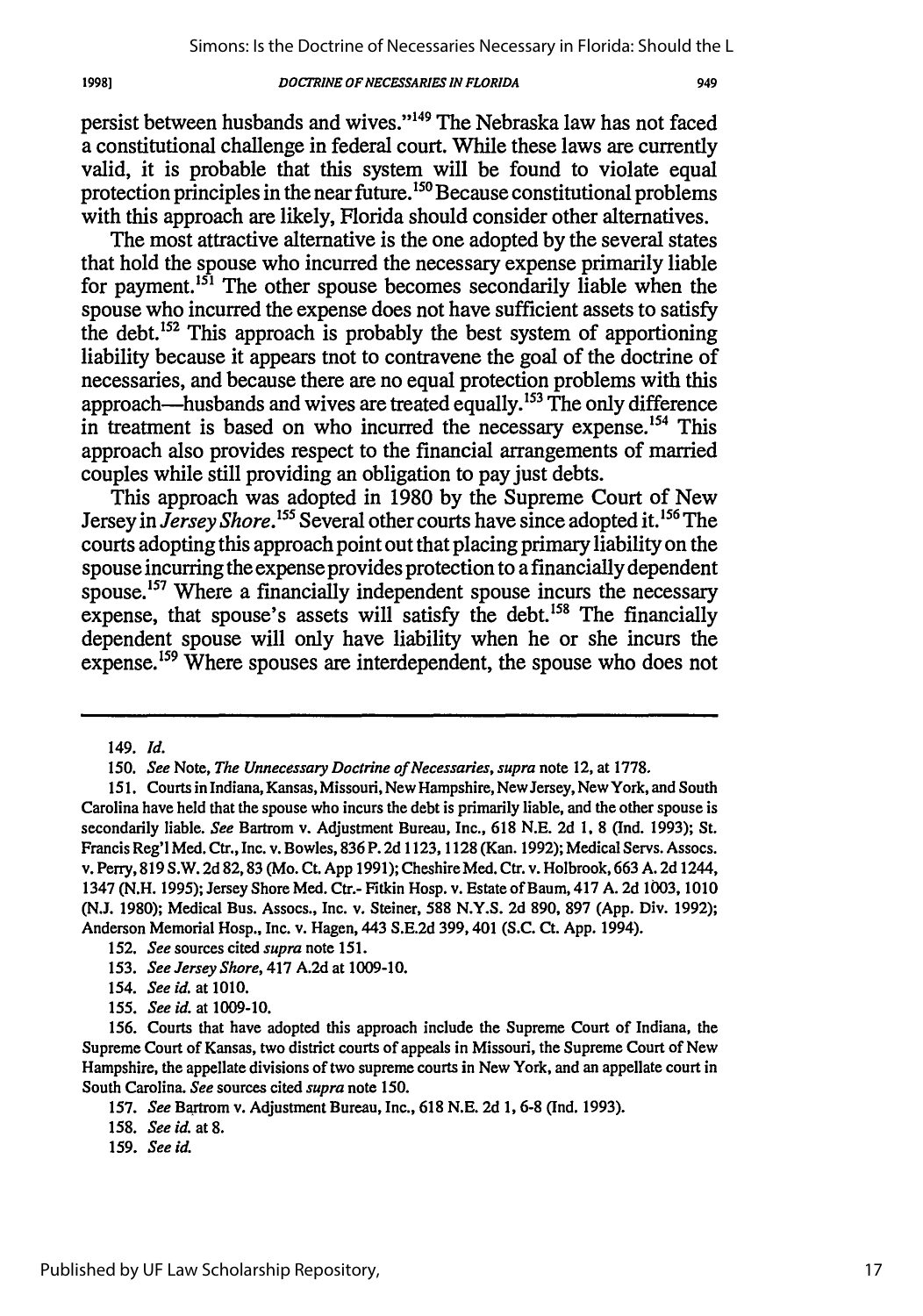incur the expense will continue to have protection until the assets of the spouse who incurred the debt are exhausted.<sup>160</sup>

Assigning primary liability to the spouse who incurs the necessary expense respects agreements between spouses to maintain separate property.<sup>161</sup> Only after the separate property of the debt-incurring spouse is exhausted will jointly held property or the separate property of the other spouse be required to meet the legal obligation of support.<sup>162</sup> This approach provides protection for separate assets, dependent spouses, and creditors.<sup>163</sup> Because this approach balances all applicable interests, this is the most attractive approach for Florida.

## *D. Necessary Limitations on the Doctrine of Necessaries*

The common law doctrine of necessaries provided several limitations to protect the husband who was required to pay expenses incurred by his wife.<sup>164</sup> If the legislature chooses to enact the doctrine of necessaries, it should maintain some of these limitations so that the doctrine protects more than just creditors. The legislature might also consider additional limitations, as noted below.

Under the common law, the definition of a necessary was very broad.<sup>165</sup> The legislature could maintain this broad definition, and allow the courts to determine what limitations on the doctrine should exist. The legislature might also determine that the common law definition is too broad, and could limit the doctrine of necessaries by carefully defining which necessary expenses are to be included.

If the legislature decides to define necessaries more narrowly, it will need to determine which interests are most in need of protection. As already discussed, hospitals are one class of creditors that are limited in their ability to protect themselves contractually.<sup>166</sup> At the very least, a narrow definition of necessaries ought to include hospital expenses. Such a definition would limit the actions that could be brought, but would still allow hospitals some fiscal security in rendering needed medical care.

<sup>160.</sup> *See id.*

<sup>161.</sup> *See* Jersey Shore Med. Ctr.- Fitkin Hosp. v. Estate of Baum, 417 A. 2d 1003, 1010 (N.J. 1980).

<sup>162.</sup> *See id.*

<sup>163.</sup> See id.

<sup>164.</sup> *See supra* text accompanying notes **36-51.**

**<sup>165.</sup>** *See supra* text accompanying notes 37-40.

<sup>166.</sup> *See supra* text accompanying notes 120-23. Notably, all of the recent reported cases in Florida dealing with the doctrine of necessaries have sought payment of hospital expenses. *See* Borja, *supra* note 1, at 423 n.162 (stating that no case has been reported in Florida in the last 50 years other than cases seeking payment of hospital expenses). This points out the particular need of hospitals for protection under the doctrine.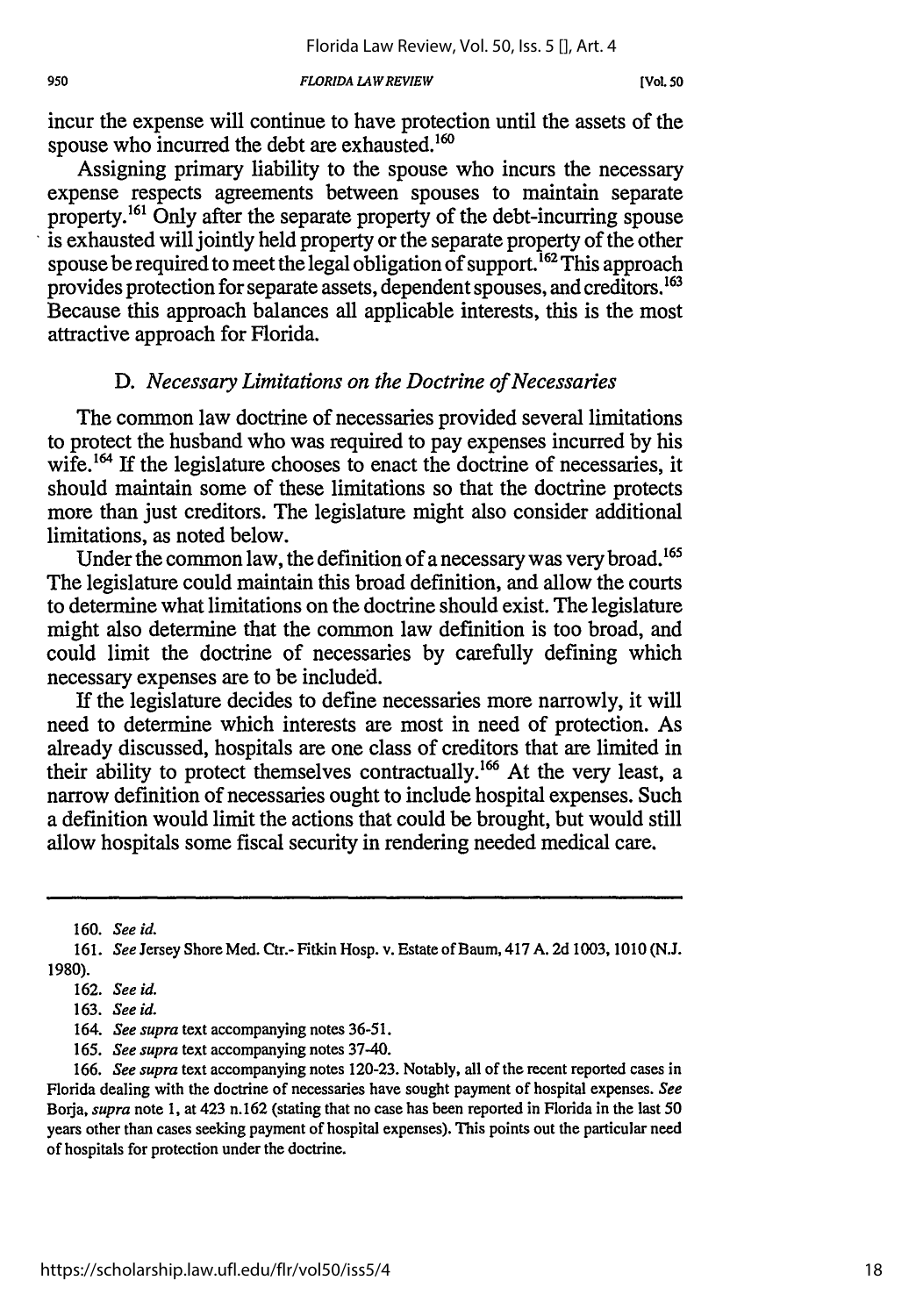19981

#### *DOCTRINE* **OF NECESSARIES IN** *FLORIDA*

There is, however, an advantage to broadly defining necessaries. Courts have long been able to limit the application of the doctrine of necessaries. 67 This should be allowed to continue. **By** allowing courts discretion to determine whether an expense is necessary, the legislature would leave the doctrine flexible enough to change over time.<sup>168</sup> This flexibility will keep the doctrine a viable source of protection for both spouses and creditors.

One common law protection under the doctrine of necessaries that the legislature should retain is limiting the liability of the spouse who did not receive the necessaries.<sup>169</sup> The *Bartrom* court limited this liability to the extent of the spouse's ability to pay on the date that the debt was incurred.<sup>170</sup> This limitation provides spouses additional protection from their creditors because future increases in wealth will not increase liability. **<sup>171</sup>**

Another limitation that the legislature must address is whether liability will continue once the spouses have separated. At common law, the husband remained liable for his wife's post-separation necessaries unless the wife was responsible for the separation or guilty of scandalous behavior.<sup>172</sup> Modern courts and legislatures have split over how to treat liability for necessaries when the spouses have separated. Many statutes—such as one that exists in Virginia<sup>173</sup> and the bills that were introduced during the **1996** and **1997** Florida Legislative Sessions-terminate the liability once the spouses have permanently separated.<sup> $174$ </sup> Because spousal interests are not severed until equitable distribution occurs at the

**172.** *Seeid.* **at9-10.**

**<sup>167.</sup>** *See supra* text accompanying notes **36-51.**

**<sup>168.</sup>** *See* Willson, *supra* note **101,** at 1047 (noting that theories of marriage have changed in the past and are likely to change in the future).

**<sup>169.</sup>** *See supra* text accompanying notes 45-48.

**<sup>170.</sup>** *See* Bartrom v. Adjustment Bureau, Inc., **618 N.E. 2d 1, 8 (Ind. 1993).**

**<sup>171.</sup>** *See id.* at **6** (noting that holding both spouses fully liable for the necessary debt will leave both spouses "unable to provide for themselves or their family").

**<sup>173.</sup>** *See* VA. **CODE ANN. § 55-37** (Michie **1997).**

<sup>174.</sup> *See* H.R. 349, **1997** Leg., Reg. Sess., **§12** (Fla.); H.R. 1211, **1996** Leg., Reg. Sess., **§ 1** (Fla.); **S. 906,1996** Leg., Reg. Sess., **§ I** (Fla.). **The** Virginia statute provides in part: **"The** doctrine of necessaries as it existed at common law shall apply equally to both spouses, except where they are permanently living separate and apart, but shall in no event create any liability between such spouses as to each other." VA. **CODE ANN. § 55-37** (Michie **1997).** Florida House Bill 1211 and Senate Bill **906** provide in part: **"The** husband and wife are liable jointly and severally for any debts contracted **by** either, while living together, for necessary household supplies of food, clothing, and fuel, for medical care, and for shelter for themselves and family, and for the education of their minor children." Fla. H.R. **1211, § 1;** Fla. **S. 906, § 1.** Committee Substitute for House Bill 349 provided in part: "Hospital bills are considered family expenses in which the husband and wife, while living together, are jointly and severally liable for each other and their minor children." Fla. H.R. 349, §12.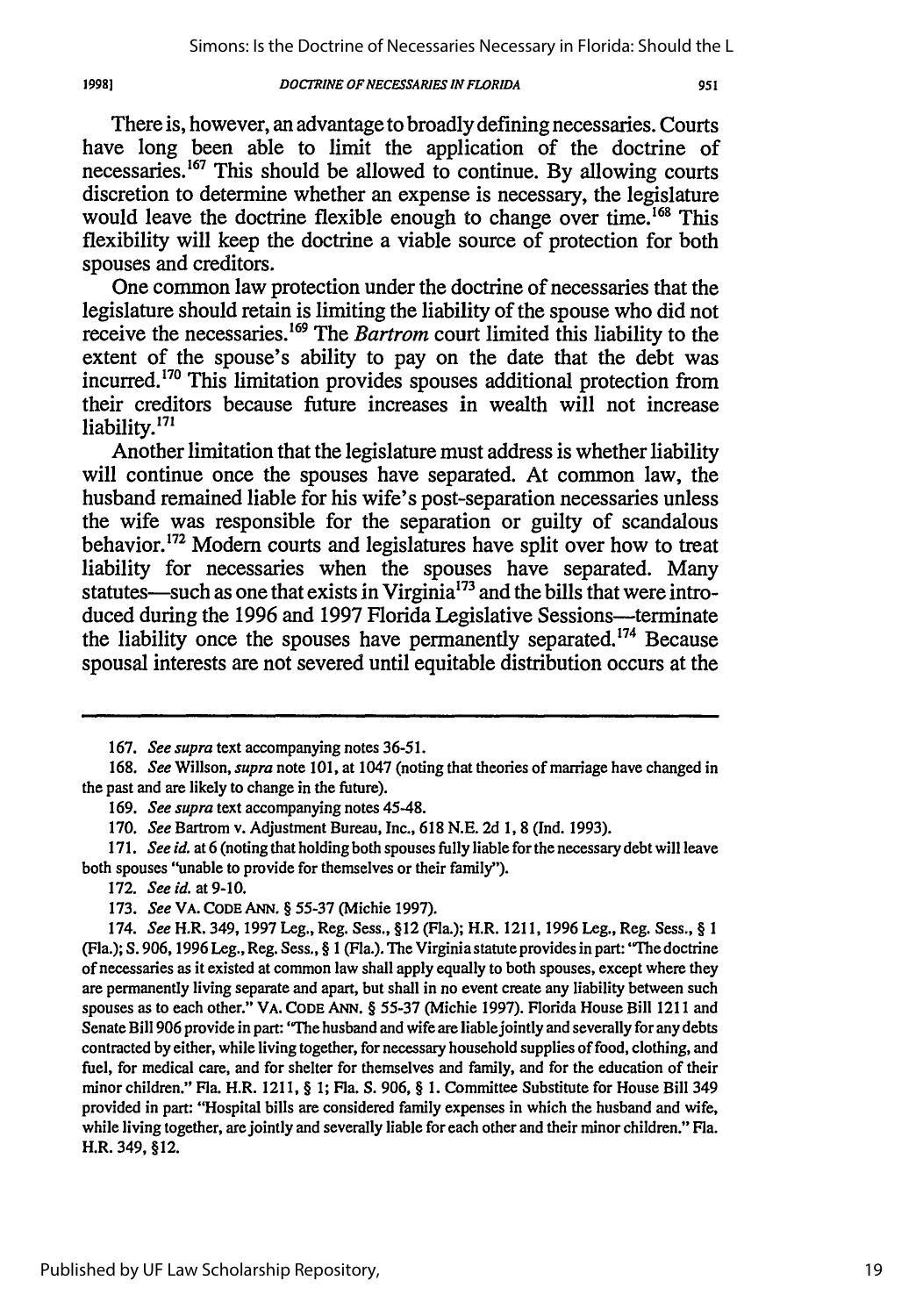dissolution of the marriage the termination of liability is problematic where the spouses own assets jointly.<sup>175</sup> If the liability for necessaries ends with separation, a creditor will have no remedy, because the assets will not yet have been distributed.<sup>176</sup> This would be particularly unjust in a situation where the spouses later resolved their differences and reconciled. Termination of liability at separation also fails to protect the dependent spouse during the divorce proceedings.

Some courts have ruled that the liability should continue for debts incurred up to the date of dissolution.<sup>177</sup> Where a court has ordered temporary support, however, the court limits liability to the amount of the temporary support order at the date the debt was incurred.<sup>178</sup> Continuing liability until dissolution will provide protection to creditors while not presenting a significant risk to separated spouses. This is probably the preferable option-particularly because the law allows a separated spouse to file an action to determine support obligations, independent of a divorce proceeding. <sup>179</sup>

### IV. **CONCLUSION**

The doctrine of necessaries has had a long history in Florida. It was first applied in the 1895 case of *Phillips v. Sanchez*,<sup>180</sup> when the Supreme Court of Florida required the estate of the husband to pay for the necessaries incurred by the wife.<sup>181</sup> That same court has now ended this history with its decision to abrogate the doctrine in *Connor.'82* Unfortunately, the abrogation of the doctrine has left a significant gap in Florida's law.<sup>183</sup>

The doctrine of necessaries did provide protection to spouses in Florida.<sup>184</sup> In particular, the doctrine protected financially dependent spouses—historically the wives—from being neglected.<sup>185</sup> Where the financially independent spouse did not provide support, the dependent

- 179. *See FLA.* **STAT.** § 61.09 (1997).
- **180.** 17 So. 363 (Fla. 1895).

181. *See id.* at 364-65. In *Phillips,* the necessary expense of the wife was hiring someone to provide medical care to her husband. *See id.* at 363-64. The husband's estate was held liable for payment of the medical care expenses. *See id.* at 365.

182. 668 So. 2d 175, 177 (Fla. 1995).

183. *See supra* text accompanying notes 102-25.

184. *See* Shands Teaching Hosp. & Clinics, Inc. v. Smith, 497 So. 2d 644, 645 (Fla. 1986). *But see* Willson, *supra* note 101, at 1052 (stating that the doctrine of necessaries frequently provides more protection to creditors than to spouses).

185. *See Shands,* 497 So. 2d at 645.

<sup>175.</sup> *See Bartrom,* 618 N.E.2d at 8-9.

<sup>176.</sup> *See id.*

<sup>177.</sup> *See, e.g., id.* at **9.**

<sup>178.</sup> *See id.*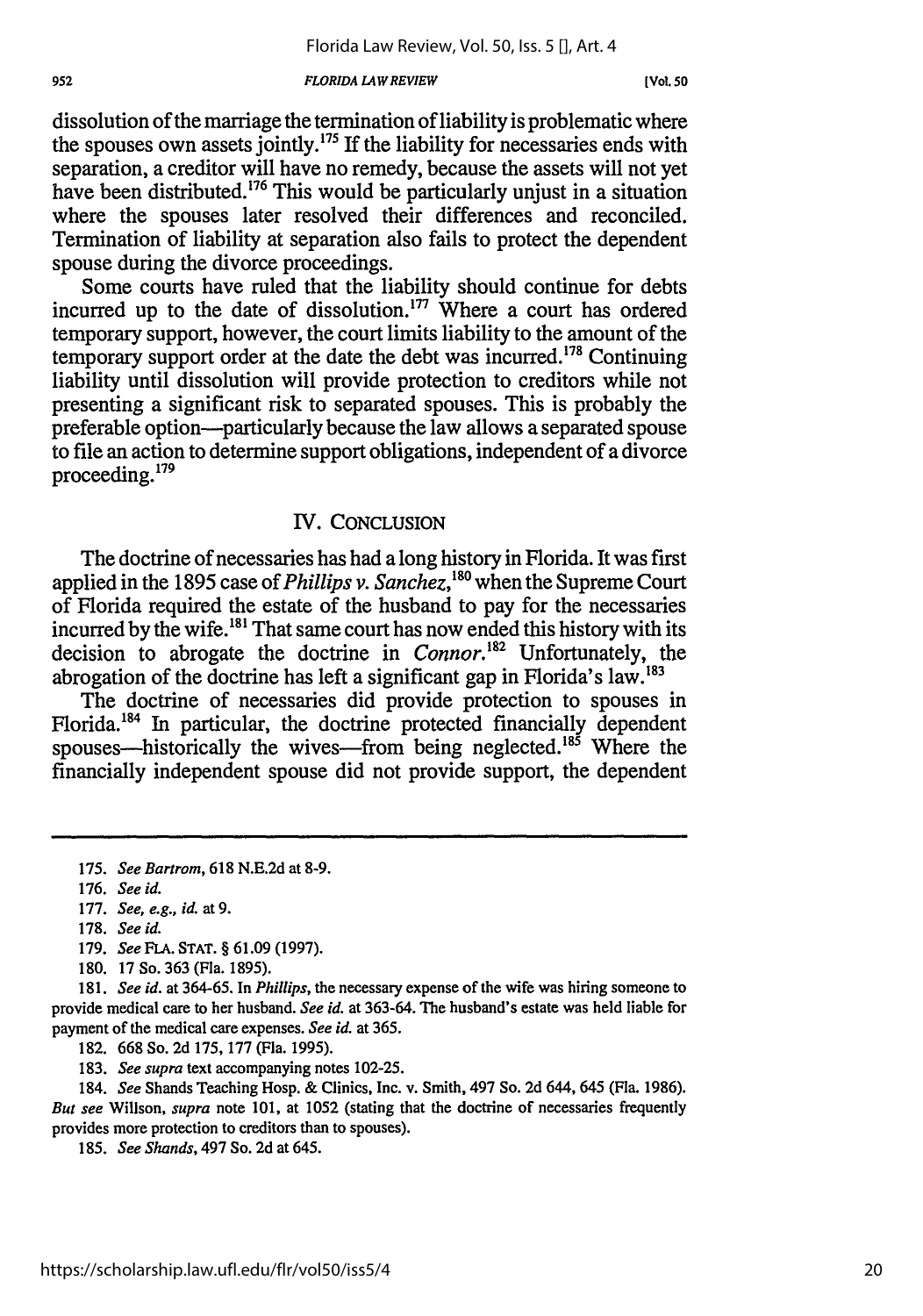spouse was still able to receive necessaries.<sup>186</sup> The doctrine provided a suitable means of enforcing a spouse's duty to provide support, while preventing contentious interspousal litigation.'<sup>87</sup>

The doctrine also protected creditors. Creditors could provide for the needs of a married person, and then seek payment from the spouse who was able to pay.<sup>188</sup> Without the doctrine, creditors have to seek financial guarantees, and will frequently not be willing to meet the needs of necessitous spouses. Some creditors—who cannot protect themselves because of governmental regulation-will be left with no remedy except increasing prices for all clients.<sup>189</sup>

The legislature should act to address this gap in the law of Florida. The legislature should first consider how broadly it wishes to act. It can choose to provide protection only for those creditors least able to protect themselves—such as hospitals. In the alternative, the legislature can make the doctrine broad and flexible and allow the courts to equitably determine when the doctrine should apply.

The legislature must also determine how to apply the doctrine to spouses even-handedly. Holding each spouse equally liable for the necessary expenses of either is "equality with a vengeance."<sup>190</sup> This approach does not recognize the rights of married individuals to arrange their own financial affairs.<sup>191</sup> The legislature should protect these rights by applying primary liability to the spouse who incurs the expense.<sup> $192$ </sup> The spouse who does not incur the necessary expense should only be held liable when the spouse who incurred the liability does not have sufficient assets to satisfy the debt, for example, when the spouse incurring the debt is a home-maker with no separate assets.<sup>193</sup>

The legislature needs to provide other protections as well. The spouse who is required to pay for necessaries incurred by the other should only be required to pay based on his or her ability to pay when the debt was

192. *See supra* text accompanying notes **156-63.**

19981

<sup>186.</sup> *See id.*

**<sup>187.</sup>** Under coverture, the wife was notable to sue her husband directly in order to enforce his duty to provide support. *See supra* text accompanying notes 12-18.

<sup>188.</sup> *See Connor,* 668 So. 2d at 175.

<sup>189.</sup> *See supra* text accompanying notes 120-23.

<sup>190.</sup> Jersey Shore Med. Ctr.- Fitkin Hosp. v. Estate of Baum, 417 A. 2d 1003, 1009 (N.J. 1980); *see supra* text accompanying notes 137-42.

<sup>191.</sup> As noted above, the rights of spouses to maintain separate property and to determine how they will apportion debts between themselves should be balanced by their obligation to pay their just debts. *See supra* text accompanying notes **135-36.**

<sup>193.</sup> This approach balances the needs of creditors to be paid with the ability of spouses to determine how to separate property. Spouses can determine for themselves how to pay their bills. When they are not willing to do this, the state should provide a remedy for creditors to seek payment. *See supra* text accompanying notes 156-63.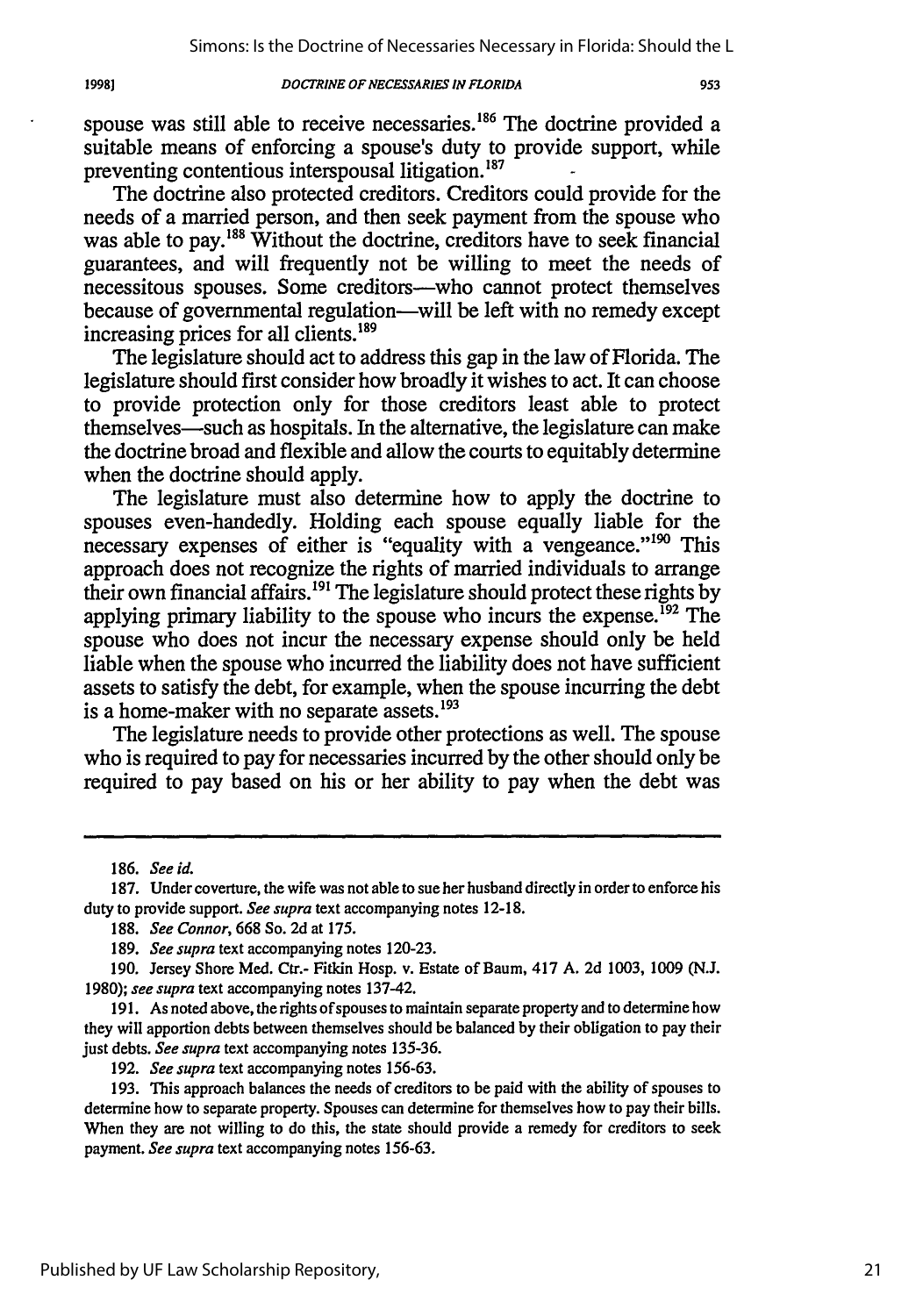954

incurred.<sup>194</sup> The legislature should also protect the financially dependent spouse by maintaining liability for necessaries until a final divorce decree is entered. $195$ 

The following appendices provide two proposals for the legislature to consider. Each is based on the considerations within this Note. The proposals are drawn from the decisions made by courts and legislatures in other states.

Appendix A is a model for a general enactment of the doctrine of necessaries. This proposal has a very broad definition of what constitutes a necessary expense, and will allow courts discretion in determining the future course of the doctrine. The proposal also contains many of the restrictions that applied to the doctrine under the common law. The proposal continues liability during a separation until a support or dissolution order is entered. The proposed statute is numbered to be placed in Chapter 708 of the *Florida Statutes* with the laws dealing with Married Women's Property in Florida, which includes a provision requiring husbands to support their wives.<sup>196</sup>

Appendix B is more limited in scope. This proposal applies the doctrine only to medical and hospital expenses. The proposal is intended to provide protection for the medical industry, which, due to government regulations, is frequently unable to protect itself contractually.<sup>197</sup> Due to its narrow definition of necessaries, this proposal contains fewer limitations on the doctrine. This proposed statuted is numbered to be placed in Chapter 395 of the *Florida Statutes* with other laws relating to hospital and medical bills.

- 195. *See supra* text accompanying notes 170-87.
- 196. *See* FLA. **STAT.** § 708.10(1) **(1997).**

<sup>194.</sup> *See supra* text accompanying notes 169-71.

<sup>197.</sup> *See supra* note 122 and accompanying text.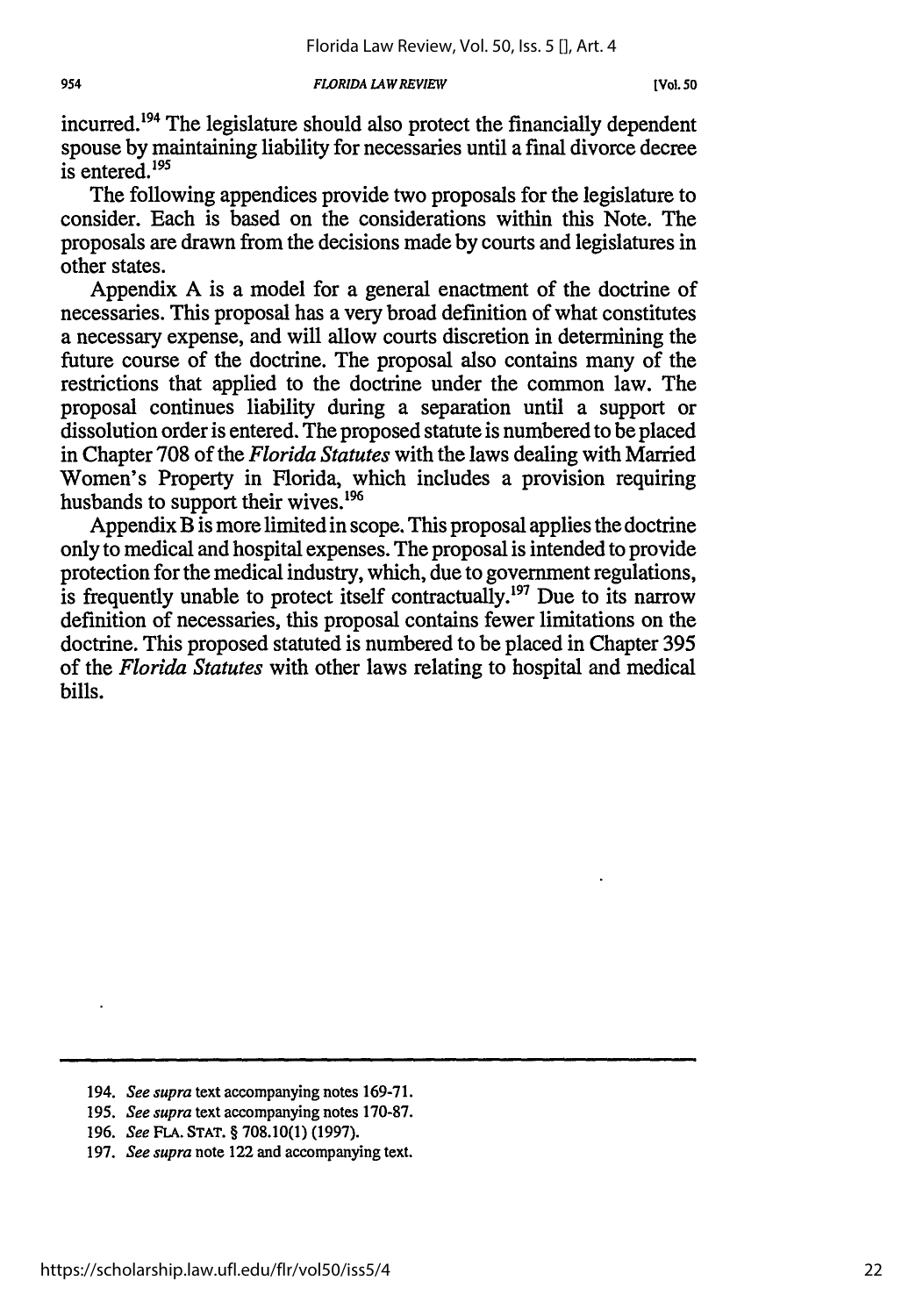955

# **APPENDICES**

# *A. General Proposal*

# 708.11 Liability for Necessaries Provided to Spouse-

(1) A person is liable to the creditors of the person's spouse for the reasonable cost of necessaries provided to the spouse.

(2) Necessaries shall include, but are not limited to: food, clothing, shelter, medical services, hospital expenses, and dental services.

(3) The liability of a person for necessaries provided to his or her spouse shall continue after the separation of the spouses, until a final order of dissolution of marriage is entered, unless pending a dissolution of marriage an order for temporary support has been entered obligating the married person to support the spouse who has received the necessaries, or if an adjudication has been entered relieving the married person from the obligation to support the spouse who has received the necessaries.

(4) (a) No assets of a married person may be attached for the debts incurred by that person's spouse for necessaries unless execution against the assets of the spouse who received the necessaries is insufficient to satisfy the debt.

(b) The liability of a person for the debts incurred by that person's spouse for necessaries is limited by the person's ability to pay the debt on the date the debt was incurred.

(c) A person will not be held liable for the debts incurred by that person's spouse for necessaries where it can be shown that the creditor relied solely on the credit of the spouse who received the necessary in agreeing to provide the necessary items or services. The creditor shall bear the burden of producing evidence that he or she did not rely solely on the credit of the spouse in allowing the debt to be incurred.

(d) A creditor may sue both spouses jointly in an action to recover the cost of necessaries provided to one spouse.